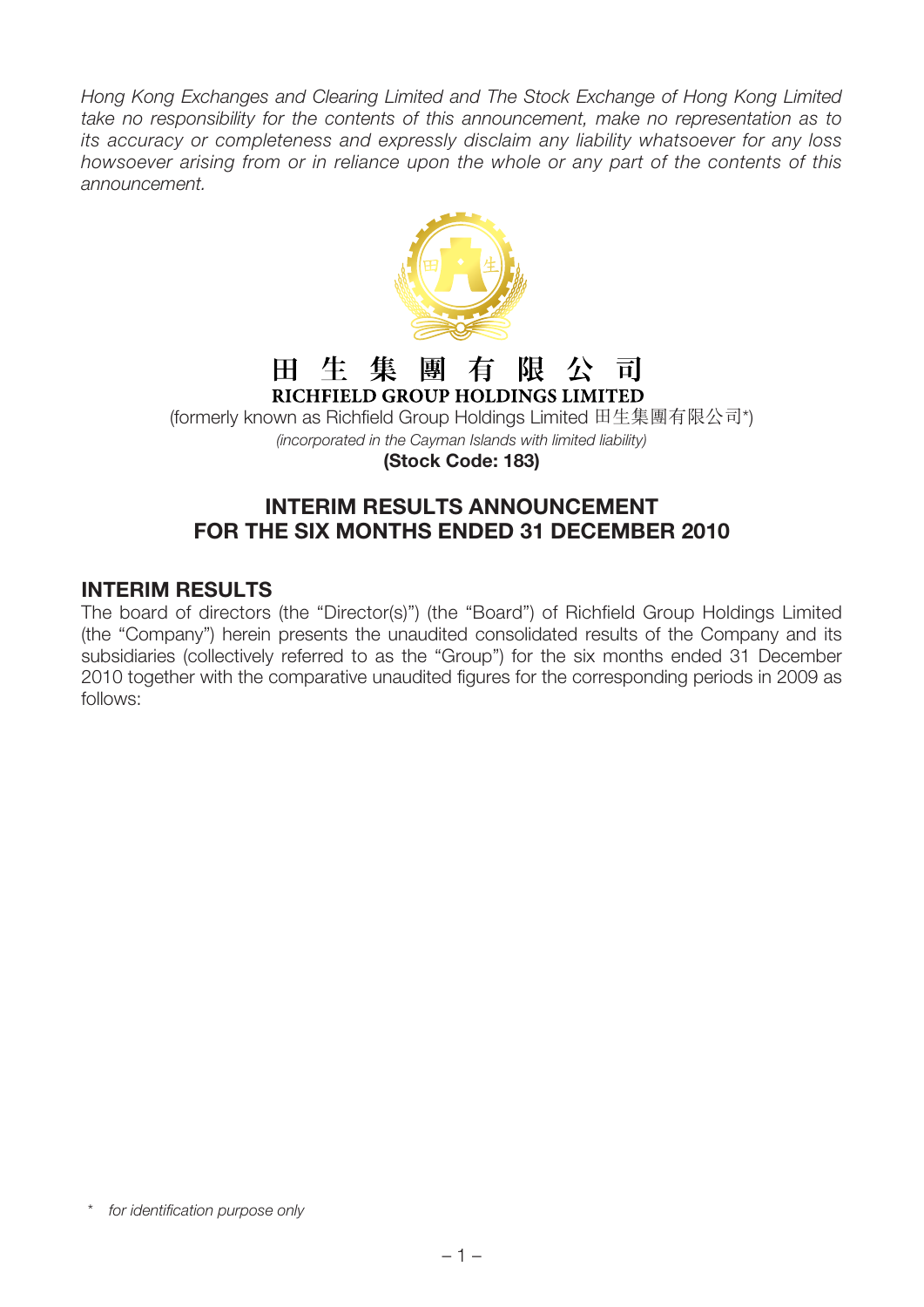#### **UNAUDITED CONDENSED CONSOLIDATED INCOME STATEMENT**

For the six months ended 31 December 2010

|                                                                                               |                | <b>Six months ended</b><br><b>31 December</b> |                                 |
|-----------------------------------------------------------------------------------------------|----------------|-----------------------------------------------|---------------------------------|
|                                                                                               | <b>Notes</b>   | 2010<br>(Unaudited)<br><b>HK\$'000</b>        | 2009<br>(Unaudited)<br>HK\$'000 |
| <b>Continuing operations</b>                                                                  |                |                                               |                                 |
| <b>REVENUE</b>                                                                                | $\overline{4}$ | 178,645                                       | 130,541                         |
| Cost of sales                                                                                 |                | (73, 460)                                     | (51,061)                        |
| Gross profit                                                                                  |                | 105,185                                       | 79,480                          |
| Other income<br>Selling and distribution expenses<br>Administrative expenses                  | $\overline{4}$ | 1,611<br>(3,028)<br>(45, 635)                 | 831<br>(1, 473)<br>(18, 285)    |
| <b>OPERATING PROFIT</b><br>Finance costs                                                      |                | 58,133                                        | 60,553<br>(1)                   |
| PROFIT BEFORE INCOME TAX<br>Income tax expense                                                | 5<br>6         | 58,133<br>(11, 316)                           | 60,552<br>(10,600)              |
| Profit for the period from continuing operations<br>attributable to the owners of the Company |                | 46,817                                        | 49,952                          |
| <b>Discontinued operations</b><br>Profit for the period from discontinued operations          | $\overline{7}$ |                                               | 788                             |
| PROFIT FOR THE PERIOD ATTRIBUTABLE TO<br>THE OWNERS OF THE COMPANY                            |                | 46,817                                        | 50,740                          |
| <b>EARNINGS PER SHARE FOR PROFIT ATTRIBUTABLE</b><br>TO THE OWNERS OF THE COMPANY             | 9              |                                               |                                 |
| <b>Basic</b><br>- Continuing operations                                                       |                | HK1.55 cents                                  | HK1.71 cents                    |
| - Discontinued operations                                                                     |                |                                               | HK0.02 cent                     |
| - Continuing and discontinued operations                                                      |                | HK1.55 cents                                  | HK1.73 cents                    |
| <b>Diluted</b>                                                                                |                | HK1.54 cents                                  | N/A                             |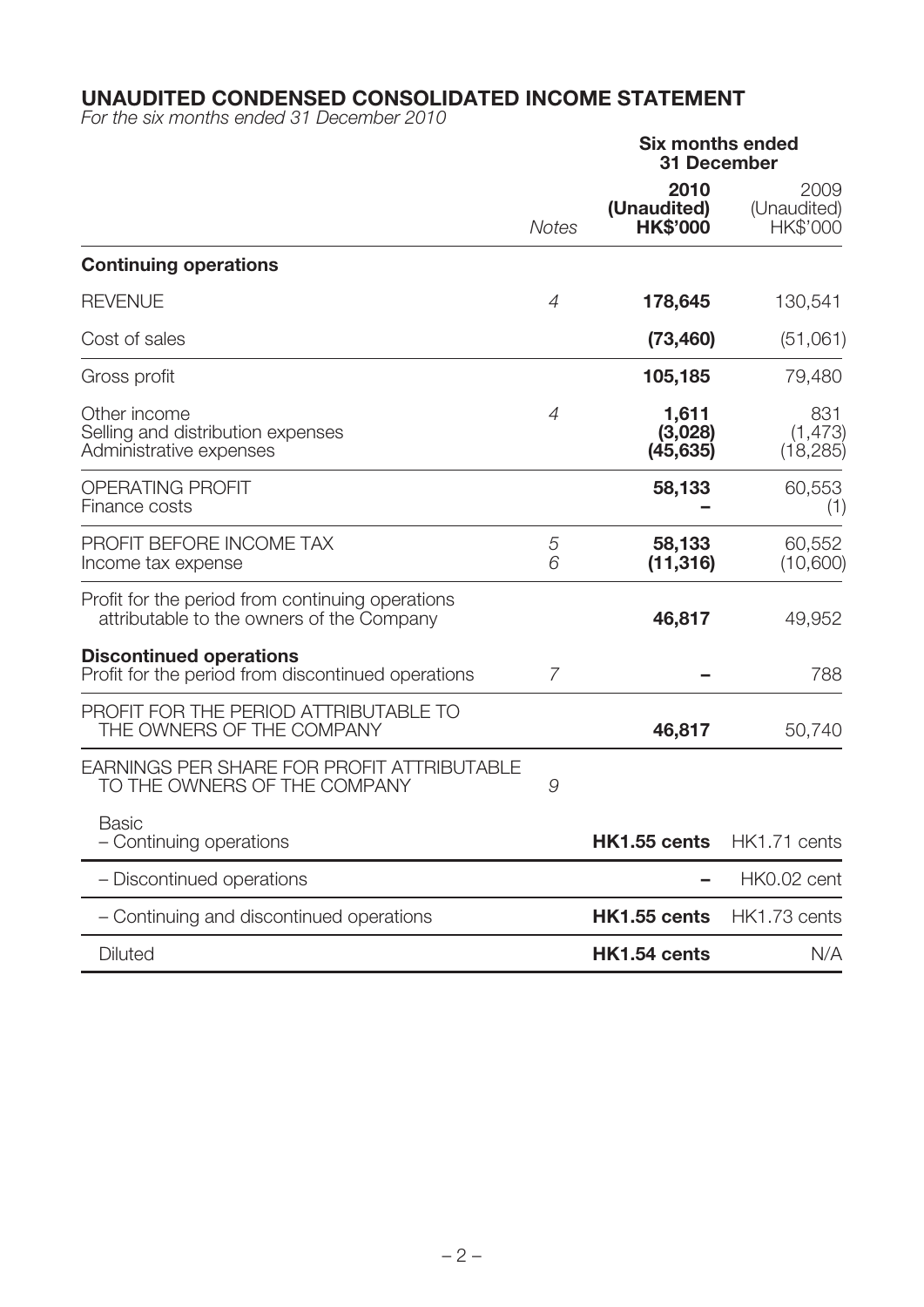# **UNAUDITED CONDENSED CONSOLIDATED STATEMENT OF COMPREHENSIVE INCOME**

For the six months ended 31 December 2010

|                                                                                                 | <b>Six months ended</b><br>31 December |                                 |  |
|-------------------------------------------------------------------------------------------------|----------------------------------------|---------------------------------|--|
|                                                                                                 | 2010<br>(Unaudited)<br><b>HK\$'000</b> | 2009<br>(Unaudited)<br>HK\$'000 |  |
| <b>Profit for the period</b>                                                                    | 46,817                                 | 50,740                          |  |
| Other comprehensive income<br>Net fair value (loss)/gain on available-for-sale financial assets | (12, 167)                              | 66,552                          |  |
| Other comprehensive income for the period                                                       | (12, 167)                              | 66,552                          |  |
| Total comprehensive income for the period attributable<br>to the owners of the Company          | 34,650                                 | 117,292                         |  |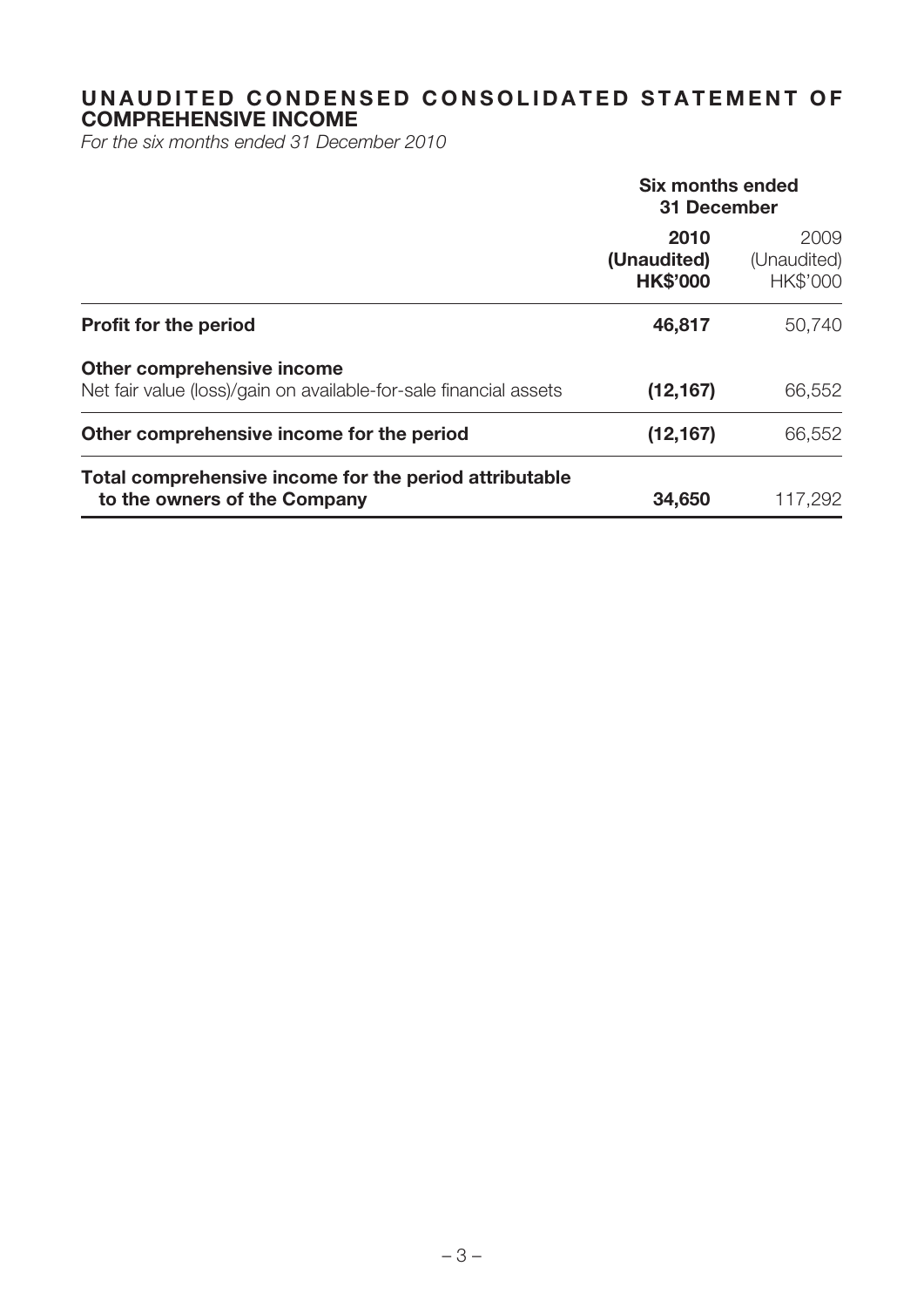# **UNAUDITED CONDENSED CONSOLIDATED STATEMENT OF FINANCIAL POSITION**

As at 31 December 2010

|                                                                                                                                                                                                                                                                                                       | <b>Notes</b> | As at<br><b>31 December</b><br>2010<br>(Unaudited)<br><b>HK\$'000</b>                      | As at<br>30 June<br>2010<br>(Audited)<br>HK\$'000<br>(Restated)                          |
|-------------------------------------------------------------------------------------------------------------------------------------------------------------------------------------------------------------------------------------------------------------------------------------------------------|--------------|--------------------------------------------------------------------------------------------|------------------------------------------------------------------------------------------|
| <b>ASSETS AND LIABILITIES</b>                                                                                                                                                                                                                                                                         |              |                                                                                            |                                                                                          |
| <b>Non-current assets</b><br>Property, plant and equipment<br>Goodwill<br>Available-for-sale financial assets<br>Rental and sundry deposits                                                                                                                                                           | 10<br>11     | 29,029<br>474,000<br>114,001<br>771                                                        | 28,150<br>474,000<br>116,304<br>58                                                       |
|                                                                                                                                                                                                                                                                                                       |              | 617,801                                                                                    | 618,512                                                                                  |
| <b>Current assets</b><br>Properties held for trading<br>Properties under development<br>Trade receivables<br>Prepayments, deposits and other receivables<br>Amounts due from associate<br>Financial assets at fair value through profit or loss<br>Restricted bank deposits<br>Cash and bank balances | 12<br>13     | 75,493<br>350,426<br>48,386<br>37,710<br>54,064<br>3,919<br>67,779<br>498,459<br>1,136,236 | 37,450<br>14,334<br>102,445<br>18,438<br>42,867<br>3,696<br>64,247<br>231,842<br>515,319 |
| <b>Current liabilities</b><br><b>Bank overdrafts</b><br>Accrued expenses and other payables<br>Finance lease liabilities<br>Taxes payable                                                                                                                                                             |              | 132,844<br>125<br>38,944<br>171,913                                                        | 389<br>97,346<br>97<br>37,267<br>135,099                                                 |
| <b>Net current assets</b>                                                                                                                                                                                                                                                                             |              | 964,323                                                                                    | 380,220                                                                                  |
| <b>Total assets less current liabilities</b>                                                                                                                                                                                                                                                          |              | 1,582,124                                                                                  | 998,732                                                                                  |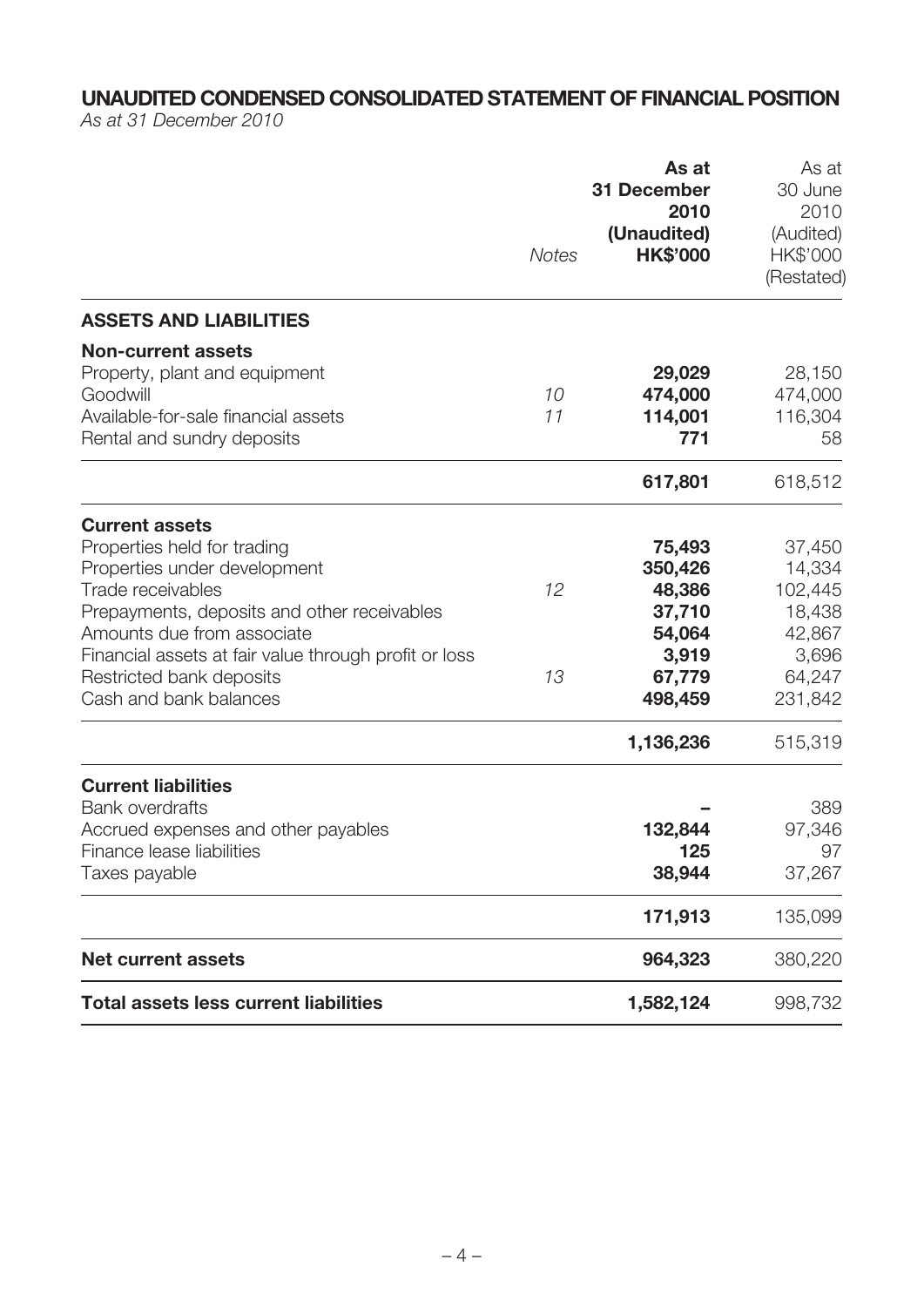|                                                                                                | <b>Notes</b> | As at<br><b>31 December</b><br>2010<br>(Unaudited)<br><b>HK\$'000</b> | As at<br>30 June<br>2010<br>(Audited)<br>HK\$'000<br>(Restated) |
|------------------------------------------------------------------------------------------------|--------------|-----------------------------------------------------------------------|-----------------------------------------------------------------|
| <b>Non-current liabilities</b><br>Bank loan, secured<br>Finance lease liabilities              |              | 199,663<br>425                                                        | 356                                                             |
|                                                                                                |              | 200,088                                                               | 356                                                             |
| <b>Net assets</b>                                                                              |              | 1,382,036                                                             | 998,376                                                         |
| <b>EQUITY</b><br>Equity attributable to the owners of the Company<br>Share capital<br>Reserves | 14           | 32,285<br>1,349,751                                                   | 29,285<br>969,091                                               |
| <b>Total equity</b>                                                                            |              | 1,382,036                                                             | 998,376                                                         |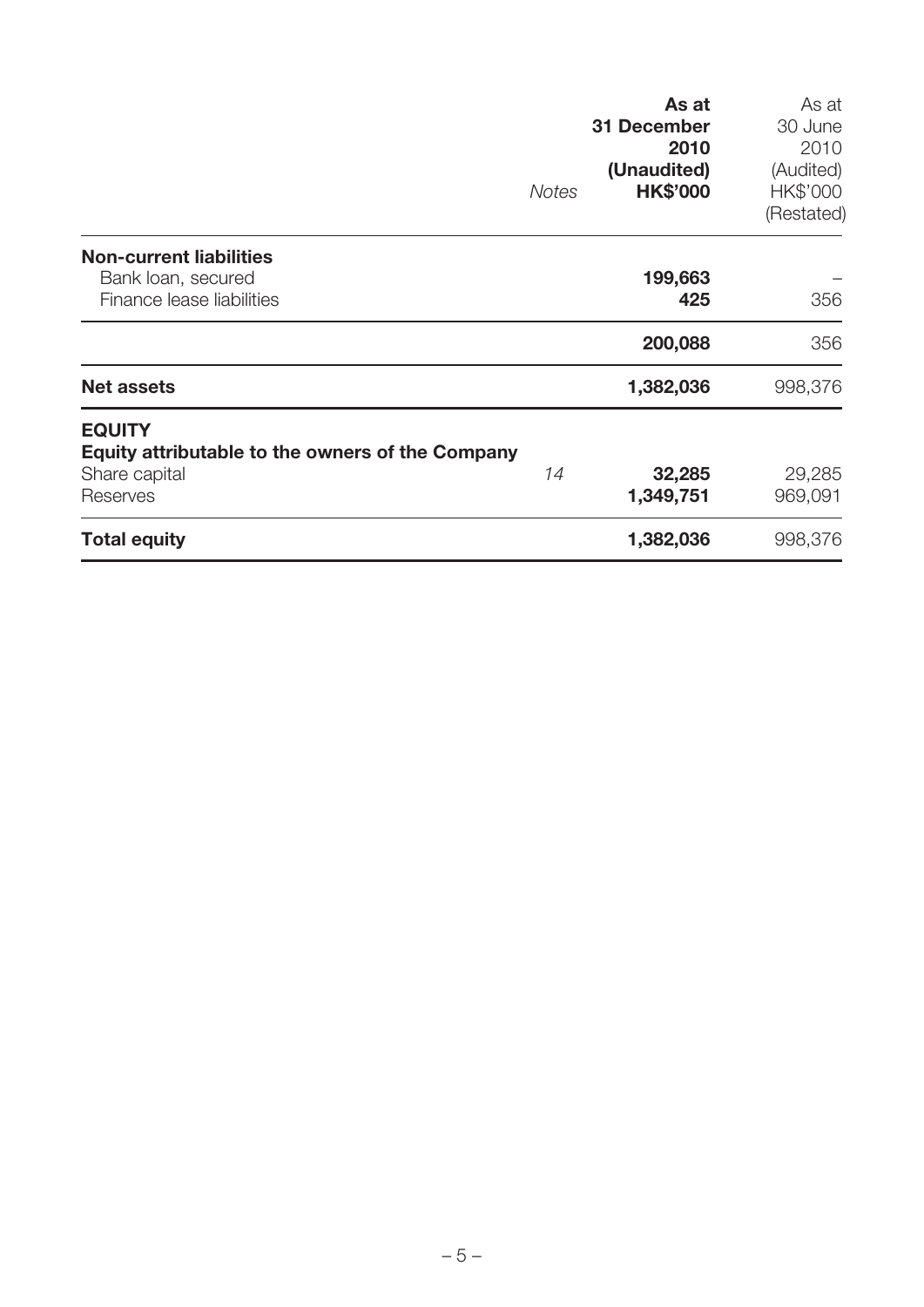# **UNAUDITED CONDENSED CONSOLIDATED CASH FLOW STATEMENT**

For the six months ended 31 December 2010

|                                                                                | <b>Six months ended</b><br><b>31 December</b> |                                 |  |
|--------------------------------------------------------------------------------|-----------------------------------------------|---------------------------------|--|
|                                                                                | 2010<br>(Unaudited)<br><b>HK\$'000</b>        | 2009<br>(Unaudited)<br>HK\$'000 |  |
| Net cash (outflow)/inflow from operating activities                            | (249, 733)                                    | 51,629                          |  |
| Net cash outflow from investing activities                                     | (23, 160)                                     | (30, 169)                       |  |
| Net cash inflow/(outflow) from financing activities                            | 539,899                                       | (10, 718)                       |  |
| NET INCREASE IN CASH AND CASH EQUIVALENTS                                      | 267,006                                       | 10,742                          |  |
| Cash and cash equivalents at beginning of period                               | 231,453                                       | 247,131                         |  |
| CASH AND CASH EQUIVALENTS AT END OF PERIOD                                     | 498,459                                       | 257,873                         |  |
| ANALYSIS OF BALANCES OF CASH<br>AND CASH EQUIVALENTS<br>Cash and bank balances | 498,459                                       | 257,873                         |  |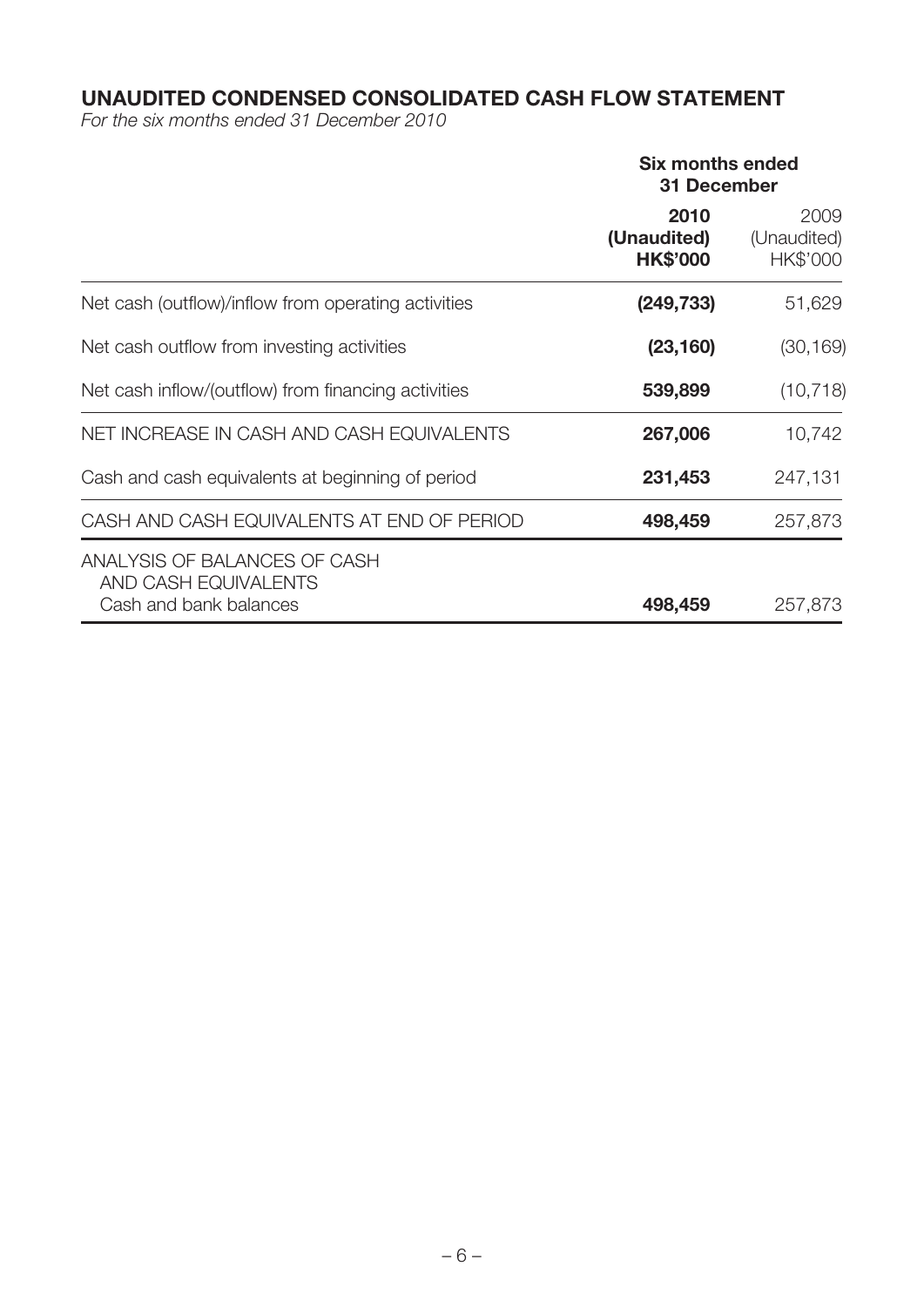### **UNAUDITED CONSOLIDATED STATEMENT OF CHANGES IN EQUITY**

For the six months ended 31 December 2010

|                                                                                                 | Share<br>capital<br>(Unaudited)<br>HK\$'000 | Share<br>premium<br>account<br>(Unaudited)<br>HK\$'000 | Share-based<br>payment<br>reserve<br>(Unaudited)<br>HK\$'000 | Revaluation<br>reserve<br>(Unaudited)<br>HK\$'000 | Retained<br>profits<br>(Unaudited)<br><b>HK\$'000</b> | Total<br>(Unaudited)<br>HK\$'000 |
|-------------------------------------------------------------------------------------------------|---------------------------------------------|--------------------------------------------------------|--------------------------------------------------------------|---------------------------------------------------|-------------------------------------------------------|----------------------------------|
| At 1 July 2009                                                                                  | 29,285                                      | 726,772                                                |                                                              | 3,444                                             | 28,376                                                | 787,877                          |
| Profit for the period                                                                           |                                             |                                                        |                                                              |                                                   | 50,740                                                | 50,740                           |
| Other comprehensive income:<br>Net fair value gain on<br>available-for-sale<br>financial assets |                                             |                                                        |                                                              | 66,552                                            |                                                       | 66,552                           |
| Total comprehensive<br>income for the period                                                    |                                             |                                                        |                                                              | 66,552                                            | 50,740                                                | 117,292                          |
| Dividend paid                                                                                   |                                             | (10, 718)                                              |                                                              |                                                   |                                                       | (10, 718)                        |
| Transactions with owners                                                                        |                                             | (10, 718)                                              |                                                              |                                                   |                                                       | (10, 718)                        |
| At 31 December 2009                                                                             | 29,285                                      | 716,054                                                |                                                              | 69,996                                            | 79,116                                                | 894,451                          |

|                                                                                                        | <b>Share</b><br>capital<br>(Unaudited)<br><b>HK\$'000</b> | <b>Share</b><br>premium<br>account<br>(Unaudited)<br><b>HK\$'000</b> | <b>Share-based</b><br>reserve<br>(Unaudited)<br><b>HK\$'000</b> | payment Revaluation<br>reserve<br>(Unaudited)<br><b>HK\$'000</b> | <b>Retained</b><br>profits<br>(Unaudited)<br><b>HK\$'000</b> | Total<br>(Unaudited)<br><b>HK\$'000</b> |
|--------------------------------------------------------------------------------------------------------|-----------------------------------------------------------|----------------------------------------------------------------------|-----------------------------------------------------------------|------------------------------------------------------------------|--------------------------------------------------------------|-----------------------------------------|
| At 1 July 2010                                                                                         | 29,285                                                    | 716,054                                                              |                                                                 | 84,224                                                           | 168,813                                                      | 998,376                                 |
| Profit for the period<br>Other comprehensive income:<br>Net fair value loss on<br>available-for-sale   |                                                           |                                                                      |                                                                 |                                                                  | 46,817                                                       | 46,817                                  |
| financial assets                                                                                       |                                                           |                                                                      |                                                                 | (12, 167)                                                        |                                                              | (12, 167)                               |
| Total comprehensive income<br>for the period                                                           |                                                           |                                                                      |                                                                 | (12, 167)                                                        | 46,817                                                       | 34,650                                  |
| Issue of new shares (note 14)<br>Issuing cost<br>Recognition of share option<br>benefits at fair value | 3,000                                                     | 349,500<br>(12, 209)                                                 | 8,719                                                           |                                                                  |                                                              | 352,500<br>(12, 209)<br>8,719           |
| Transactions with owners                                                                               | 3,000                                                     | 337,291                                                              | 8,719                                                           |                                                                  |                                                              | 349,010                                 |
| At 31 December 2010                                                                                    | 32,285                                                    | 1,053,345                                                            | 8,719                                                           | 72,057                                                           | 215,630                                                      | 1,382,036                               |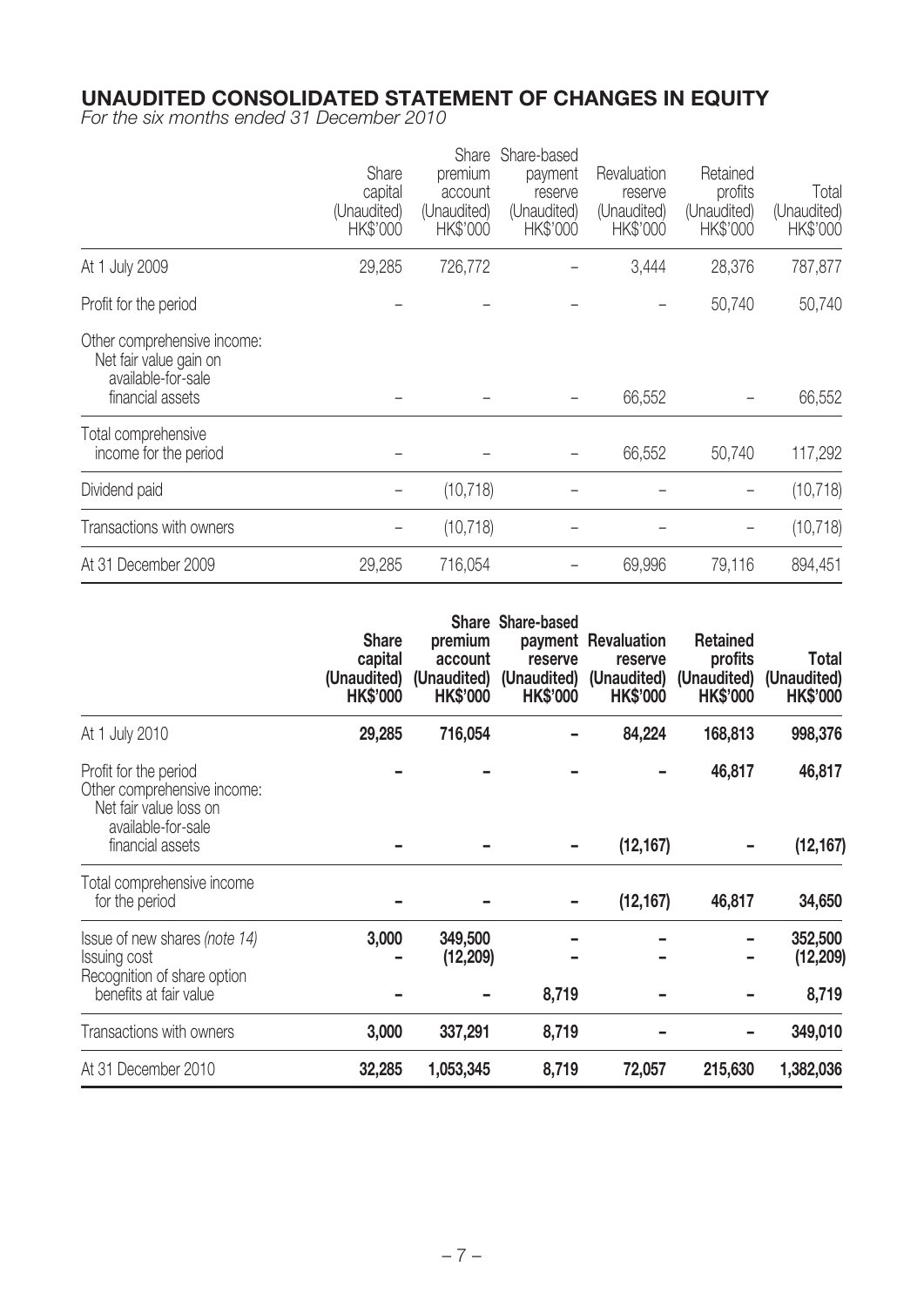### **NOTES TO UNAUDITED CONDENSED CONSOLIDATED FINANCIAL STATEMENTS**

#### **1. GENERAL INFORMATION**

Richfield Group Holdings Limited (the "Company") was incorporated in the Cayman Islands on 10 January 2002 as an exempted company with limited liability under the Companies Law (2001 Second Revision) of the Cayman Islands. The address of its registered office is Cricket Square, Hutchins Drive, P.O. Box 2681, Grand Cayman KY1-1111, Cayman Islands and its principal place of business is Unit 1209, 12th Floor, Silvercord Tower 2, 30 Canton Road, Tsim Sha Tsui, Hong Kong. On 21 May 2002, the Company's shares were listed on The Growth Enterprise Market (the "GEM") of The Stock Exchange of Hong Kong Limited (the "Stock Exchange"). On 2 December 2010, the listing of shares of the Company were transferred from the GEM to the Main Board of the Stock Exchange.

The principal activity of the Company is investment holding. The subsidiaries (together with the Company referred to as the "Group") are principally engaged in the provision of property brokerage services, provision of schemes for property consolidation, assembly and redevelopment and property trading in Hong Kong (the "Property Assembly and Brokerage Business"), property development and trading of recycled computers. The Group has suspended the businesses of trading of recycled computers from 1 September 2009. The business of trading of bags and accessories was disposed of to an independent third party on 13 November 2009.

#### **2. BASIS OF PREPARATION AND PRINCIPAL ACCOUNTING POLICIES Basis of preparation**

The unaudited condensed consolidated interim financial statements of the Group for the six months ended 31 December 2010 (the "Condensed Financial Report") have been prepared in accordance with Hong Kong Accounting Standard ("HKAS") 34 "Interim Financial Reporting" issued by the Hong Kong Institute of Certified Public Accountants (the "HKICPA") and the applicable disclosure requirements of the Rules Governing the Listing of Securities on the Stock Exchange (the "Listing Rules").

The Condensed Financial Report should be read in conjunction with the annual financial statements of the Company for the year ended 30 June 2010 (the "2010 Annual Financial Statements").

The preparation of the Condensed Financial Report in conformity with HKAS 34 requires management to make judgements, estimates and assumptions that affect the application of policies and reported amounts of assets and liabilities, income and expenses on a year to date basis. Actual results may differ from these estimates.

The Condensed Financial Report have been prepared under the historical cost convention, except for financial assets at fair value through profit or loss and available-for-sale financial assets which are stated at fair value.

The Condensed Financial Report are presented in Hong Kong Dollars ("HK\$") which is also the functional currency of the Company and all values are rounded to the nearest thousands ("HK\$'000") unless otherwise stated.

#### **Principal accounting policies**

The accounting policies and methods of computation adopted in the preparation of the Condensed Financial Report are consistent with those adopted in the 2010 Annual Financial Statements, except for in the current period, the Group has applied for the first time the new standards, amendments and interpretations issued by the HKICPA in which HKAS 17 (Amendment) Leases is relevant and effective for the Group's financial statements for the annual period beginning on 1 July 2010.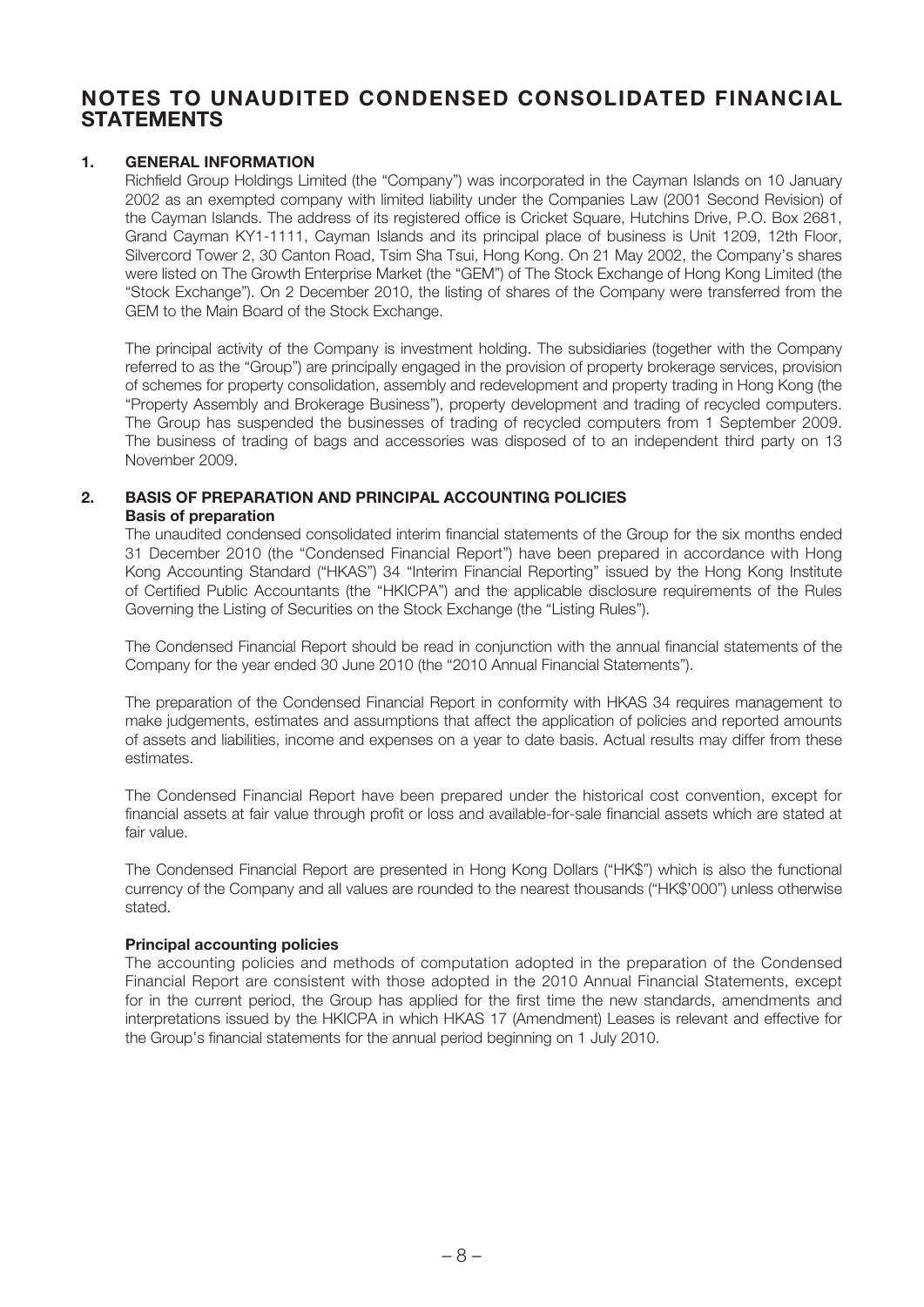#### **HKAS 17 (Amendment) Leases**

As a result of the amendment to HKAS 17, the Group has re-evaluated the classification of its interests in leasehold land as to whether, in the Group's judgement, the lease transfers significantly all the risks and rewards of ownership of the land such that the Group is in a position economically similar to that of a purchaser. The Group has concluded that its interests in leasehold land, which are registered and located in Hong Kong and subject to the Government's land policy of renewal without payment of additional land premium, are no longer classified as operating leases. The Group considers that it is in a position economically similar to that of a purchaser and therefore such interests of leasehold land should be reclassified as finance leases. In accordance with the amendment to HKAS 17, this change in accounting policy has been applied retrospectively. Corresponding amounts of previous periods have been restated with the balance of leasehold land as at 30 June 2010 of HK\$17,193,000 (1 July 2009: Nil) classified as property, plant and equipment on the consolidated statement of financial position.

#### **3. SEGMENT INFORMATION**

The operating segments are reported in a manner consistent with the way in which information is reported internally to the Group's senior management for the purposes of resource allocation and assessment of segment performance. The Group has identified the following reportable segments.

| Property Assembly and Brokerage<br>Business: | Provision of property brokerage services; provision of schemes<br>for property consolidation, assembly and redevelopment; and<br>property trading in Hong Kong |
|----------------------------------------------|----------------------------------------------------------------------------------------------------------------------------------------------------------------|
| <b>Property Development Business:</b>        | Property development                                                                                                                                           |

Recycled Computer Business: Trading of recycled computers

Reported segment information is based on internal management reporting information that is regularly reviewed by the chief operating decision-maker, i.e. the Chief Executive. The Chief Executive assesses segment profit or loss using a measure of operating profit. The measurement policies the Group uses for segment reporting under HKFRS 8 are the same as those used in its HKFRS financial statements, except that certain items are not included in arriving at the operating results of the operating segments (mainly corporate income and expenses).

Segment assets include all assets with the exception of corporate assets, including available-for-sale financial asset, bank balances and cash and other assets which are not directly attributable to the business activities of operating segments as these assets are managed on a group basis.

|                                                        |                         | <b>Brokerage Business</b><br>Six months ended<br>31 December | <b>Property Assembly and Property Development</b><br><b>Business</b><br>Six months ended<br>31 December |                  | <b>Recycled Computer</b><br><b>Business</b><br>Six months ended<br>31 December                                             |                  | Total<br>Six months ended<br>31 December |                  |
|--------------------------------------------------------|-------------------------|--------------------------------------------------------------|---------------------------------------------------------------------------------------------------------|------------------|----------------------------------------------------------------------------------------------------------------------------|------------------|------------------------------------------|------------------|
|                                                        | 2010<br><b>HK\$'000</b> | 2009<br>HK\$'000                                             | 2010<br><b>HK\$'000</b>                                                                                 | 2009<br>HK\$'000 | 2010<br>(Unaudited) (Unaudited) (Unaudited) (Unaudited) (Unaudited) (Unaudited) (Unaudited) (Unaudited)<br><b>HK\$'000</b> | 2009<br>HK\$'000 | 2010<br><b>HK\$'000</b>                  | 2009<br>HK\$'000 |
| Reportable segment revenue:<br>From external customers | 178.645                 | 128,418                                                      |                                                                                                         |                  |                                                                                                                            | 2,123            | 178,645                                  | 130,541          |
| Reportable segment profit/<br>$(\text{loss})$          | 70.483                  | 62.439                                                       | 201                                                                                                     |                  | (5)                                                                                                                        | (1, 463)         | 70.679                                   | 60,976           |
| Reportable segment assets                              | 853,760                 | 666.153                                                      | 359,398                                                                                                 |                  | 32                                                                                                                         | 40               | 1,213,190                                | 666,193          |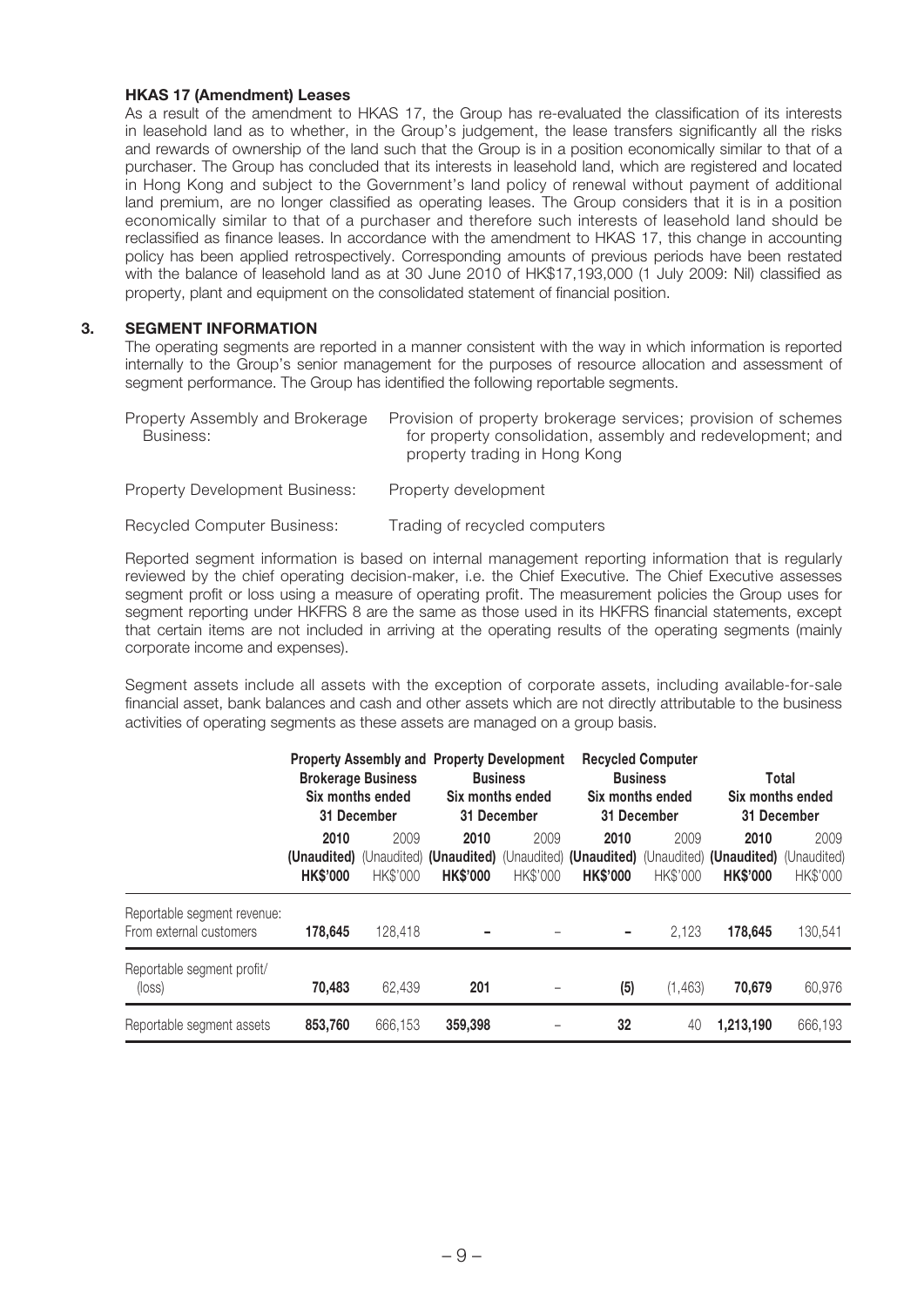The totals presented for the Group's operating segments reconcile to the Group's key financial figures as presented in the financial statements as follows:

|                                                       | Six months ended<br>31 December        |                                 |  |
|-------------------------------------------------------|----------------------------------------|---------------------------------|--|
|                                                       | 2010<br>(Unaudited)<br><b>HK\$'000</b> | 2009<br>(Unaudited)<br>HK\$'000 |  |
| Reportable segment profit                             | 70,679                                 | 60,976                          |  |
| Renovation service income                             | 464                                    |                                 |  |
| Net fair value gain on financial assets at fair value |                                        |                                 |  |
| through profit or loss                                | 224                                    | 32                              |  |
| Unallocated corporate income                          | 157                                    | 583                             |  |
| Unallocated corporate expenses                        | (13, 391)                              | (1,039)                         |  |
| Profit before income tax from continuing operations   | 58,133                                 | 60.552                          |  |

#### **4. REVENUE AND OTHER INCOME**

The Group's principal activities are disclosed in note 1 of this announcement. Turnover of the Group is the revenue from these activities on continuing and discontinuing operations. Revenue from the Group's principal activities and other income recognised during the period are as follows:

|                                                   | <b>Six months ended</b><br>31 December |                                 |
|---------------------------------------------------|----------------------------------------|---------------------------------|
|                                                   | 2010<br>(Unaudited)<br><b>HK\$'000</b> | 2009<br>(Unaudited)<br>HK\$'000 |
| Revenue on continuing operations                  |                                        |                                 |
| Sales of goods                                    |                                        | 2,123                           |
| Sales of properties                               | 11,850                                 | 15,000                          |
| Commission income                                 | 166,795                                | 113,418                         |
|                                                   | 178,645                                | 130,541                         |
| Other income on continuing operations             |                                        |                                 |
| Interest income                                   | 169                                    | 583                             |
| Rental income                                     | 679                                    |                                 |
| Renovation service income                         | 464                                    |                                 |
| Fair value gain on financial assets at fair value |                                        |                                 |
| through profit and loss                           | 224                                    | 32                              |
| Sundry income                                     | 75                                     | 216                             |
|                                                   | 1,611                                  | 831                             |
|                                                   | 180,256                                | 131,372                         |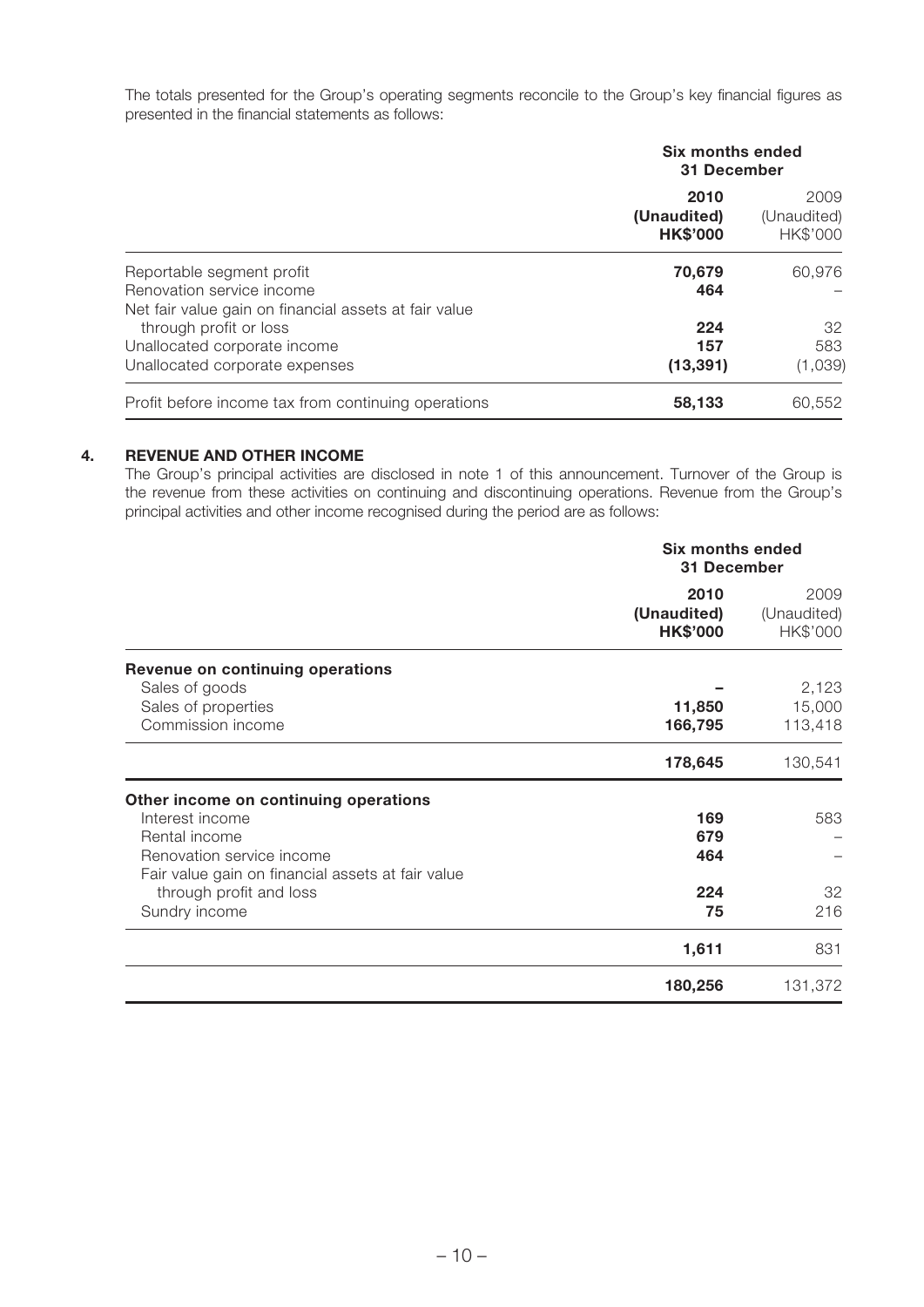#### **5. PROFIT BEFORE INCOME TAX**

The Group's profit before income tax from continuing operations is arrived at after charging the following:

|                                                                  | <b>Six months ended</b><br>31 December |                                 |  |
|------------------------------------------------------------------|----------------------------------------|---------------------------------|--|
|                                                                  | 2010<br>(Unaudited)<br><b>HK\$'000</b> | 2009<br>(Unaudited)<br>HK\$'000 |  |
| Depreciation<br>Directors' remuneration<br>Share option benefits | 1,178<br>282<br>8,719                  | 458                             |  |

#### **6. INCOME TAX EXPENSE**

Hong Kong profits tax has been provided at the rate of 16.5% (six months ended 31 December 2009: 16.5%) on the estimated assessable profit arising in Hong Kong for the current period.

Deferred tax had not been provided for the Group because the Group had no material temporary differences at the reporting date (31 December 2009: Nil).

#### **7. DISCONTINUED OPERATIONS**

As mentioned in note 1, the business of trading of bags and accessories which were carried by FX International Limited was disposed of to an independent third party on 13 November 2009. This business segment is presented as discontinued operations in accordance with HKFRS 5.

An analysis of the results and cash flows of the discontinued operations included in the consolidated income statement and the statement of cash flows is as follows:

|                                                    | Six months ended<br>31 December |                  |
|----------------------------------------------------|---------------------------------|------------------|
|                                                    | 2010<br><b>HK\$'000</b>         | 2009<br>HK\$'000 |
| Revenue<br>Expenses                                |                                 |                  |
| Loss before income tax<br>Income tax expense       |                                 |                  |
| Gain on disposals of subsidiaries (note 15)        |                                 | 788              |
| Profit for the period from discontinued operations |                                 | 788              |
| Operating cash flows                               |                                 |                  |
| Total cash flows                                   |                                 |                  |

#### **8. DIVIDENDS**

The Board does not recommend the payment of an interim dividend for the six months ended 31 December 2010 (six months ended 31 December 2009: Nil).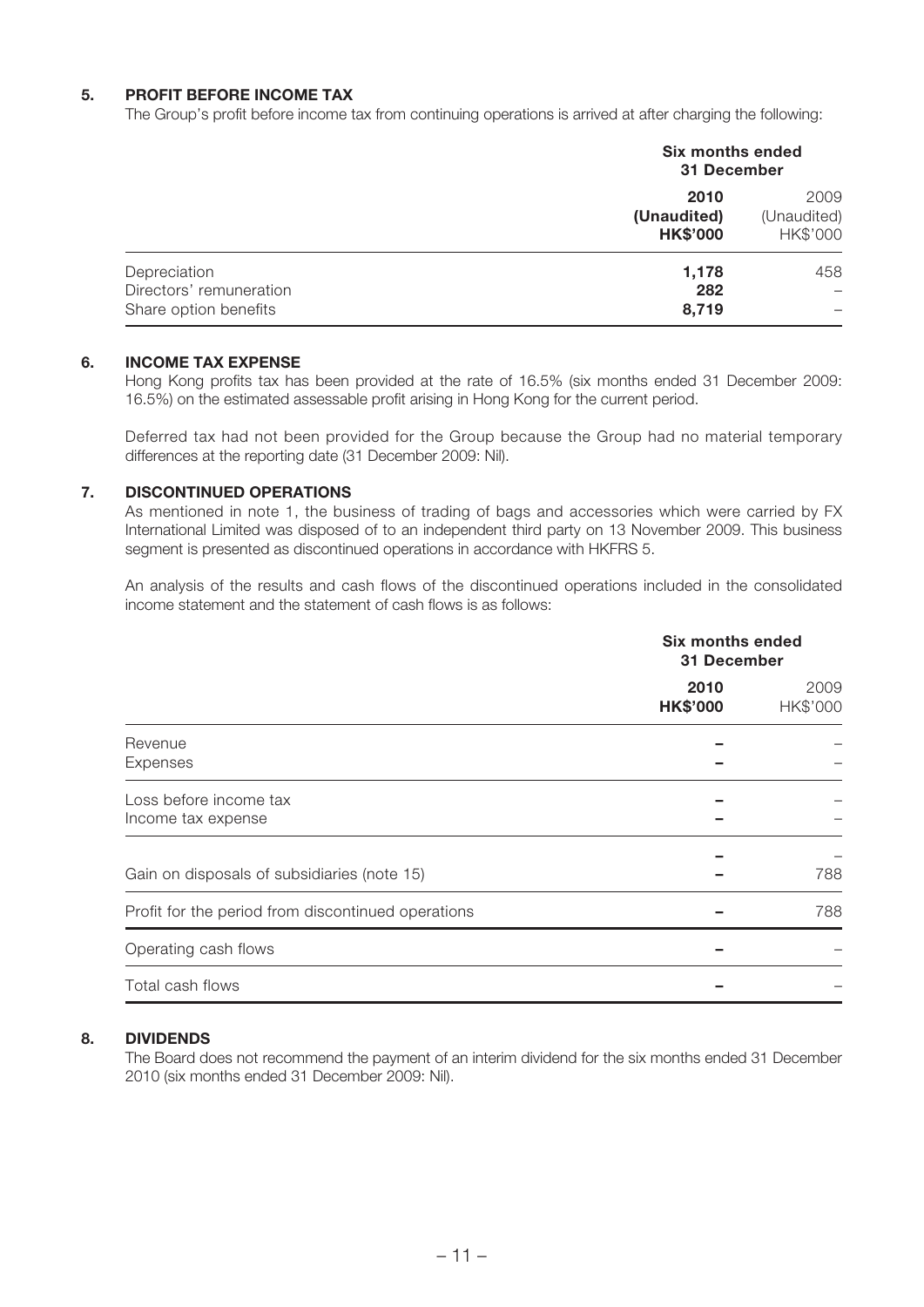#### **9. EARNINGS PER SHARE**

The calculation of basic earnings per share is based on the following:

|                                                                                                                                                  | <b>Six months ended</b><br>31 December |                     |
|--------------------------------------------------------------------------------------------------------------------------------------------------|----------------------------------------|---------------------|
|                                                                                                                                                  | 2010<br>(Unaudited)                    | 2009<br>(Unaudited) |
| Profit for the period, attributable to the owners of<br>the Company (HK\$'000)<br>- from continuing operations<br>- from discontinued operations | 46,817                                 | 49,952<br>788       |
|                                                                                                                                                  | 46,817                                 | 50,740              |
| Weighted average number of ordinary shares for the purpose of<br>basic earnings per share ('000)                                                 | 3,028,772                              | 2,928,500           |
| Effect of dilutive potential ordinary shares:<br>Share options ('000)                                                                            | 5,692                                  |                     |
| Weighted average number of ordinary shares for the purpose of<br>diluted earnings per share ('000)                                               | 3,034,464                              | 2,928,500           |
| Basic earnings per share (HK cents)<br>- from continuing operations<br>- from discontinued operations                                            | 1.55                                   | 1.71<br>0.02        |
|                                                                                                                                                  | 1.55                                   | 1.73                |
| Diluted earnings per share (HK cents)<br>- from continuing operations<br>- from discontinued operations                                          | 1.54                                   | N/A<br>N/A          |
|                                                                                                                                                  | 1.54                                   | N/A                 |

Diluted earnings per share from continuing operations and from discontinued operations for the six months ended 31 December 2009 were not presented as no dilutive events existed during the period.

#### **10. GOODWILL**

Goodwill arose from the acquisition of Richfield Realty Limited ("Richfield Realty") in 2007. The net carrying amount of goodwill can be analysed as follows:

|                                                                        | 31 December<br>2010<br>(Unaudited)<br><b>HK\$'000</b> | 30 June<br>2010<br>(Audited)<br>HK\$'000 |
|------------------------------------------------------------------------|-------------------------------------------------------|------------------------------------------|
| Attributable to the Property Assembly and<br><b>Brokerage Business</b> | 474,000                                               | 474,000                                  |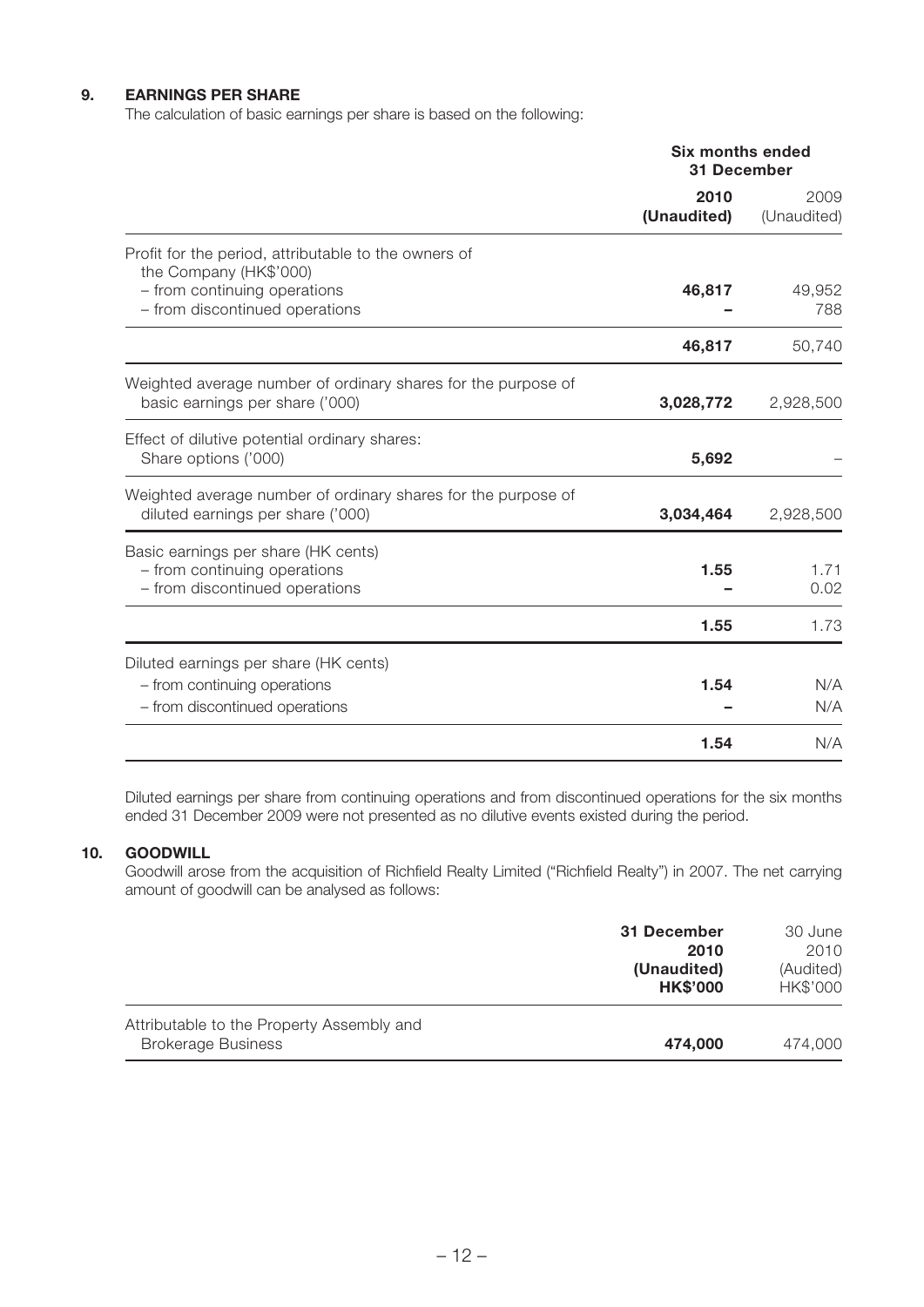#### **11. AVAILABLE-FOR-SALE FINANCIAL ASSETS**

|                                                                   | 31 December<br>2010<br>(Unaudited)<br><b>HK\$'000</b> | 30 June<br>2010<br>(Audited)<br>HK\$'000 |
|-------------------------------------------------------------------|-------------------------------------------------------|------------------------------------------|
| Listed equity securities - Hong Kong<br>Unlisted investment funds | 86,800<br>27,201                                      | 99,200<br>17,104                         |
|                                                                   | 114,001                                               | 116,304                                  |

Movements of the available-for-sale financial assets are as follows:

|                                        | 31 December<br>2010<br>(Unaudited)<br><b>HK\$'000</b> |
|----------------------------------------|-------------------------------------------------------|
| Carrying amount as at 1 July 2010      | 116,304                                               |
| Additions                              | 9,864                                                 |
| Fair value losses, net                 | (12, 167)                                             |
| Carrying amount as at 31 December 2010 | 114,001                                               |

#### **12. TRADE RECEIVABLES**

For the Property Assembly and Brokerage Business, the Group generally allows a credit period of 1 month to its trade customers, in accordance with the terms of the mutual agreements after individual negotiations. For the trading of bags and accessories and the Recycled Computer Business, the Group's trading terms with its trade customers were mainly on credit, which generally have credit periods of up to 90 days (30 June 2010: 90 days). The Group seeks to maintain strict control over its outstanding receivables to minimise credit risk. Overdue balances are reviewed regularly by senior management.

Based on the invoice dates, ageing analysis of the Group's trade receivables is as follows:

|                | 31 December<br>2010<br>(Unaudited)<br><b>HK\$'000</b> | 30 June<br>2010<br>(Audited)<br>HK\$'000 |
|----------------|-------------------------------------------------------|------------------------------------------|
| Within 90 days | 47,032                                                | 101,583                                  |
| 91-180 days    | 57                                                    | 361                                      |
| Over 180 days  | 1,297                                                 | 501                                      |
|                | 48,386                                                | 102,445                                  |

#### **13. RESTRICTED BANK DEPOSITS**

These bank deposits are kept in the separate bank accounts by the Group as these are money temporarily received from the developers of the property assembly projects and are held on behalf of the developers for the purpose of the payments of initial deposits to the owners of the properties in accordance with the provisional sale and purchase agreements.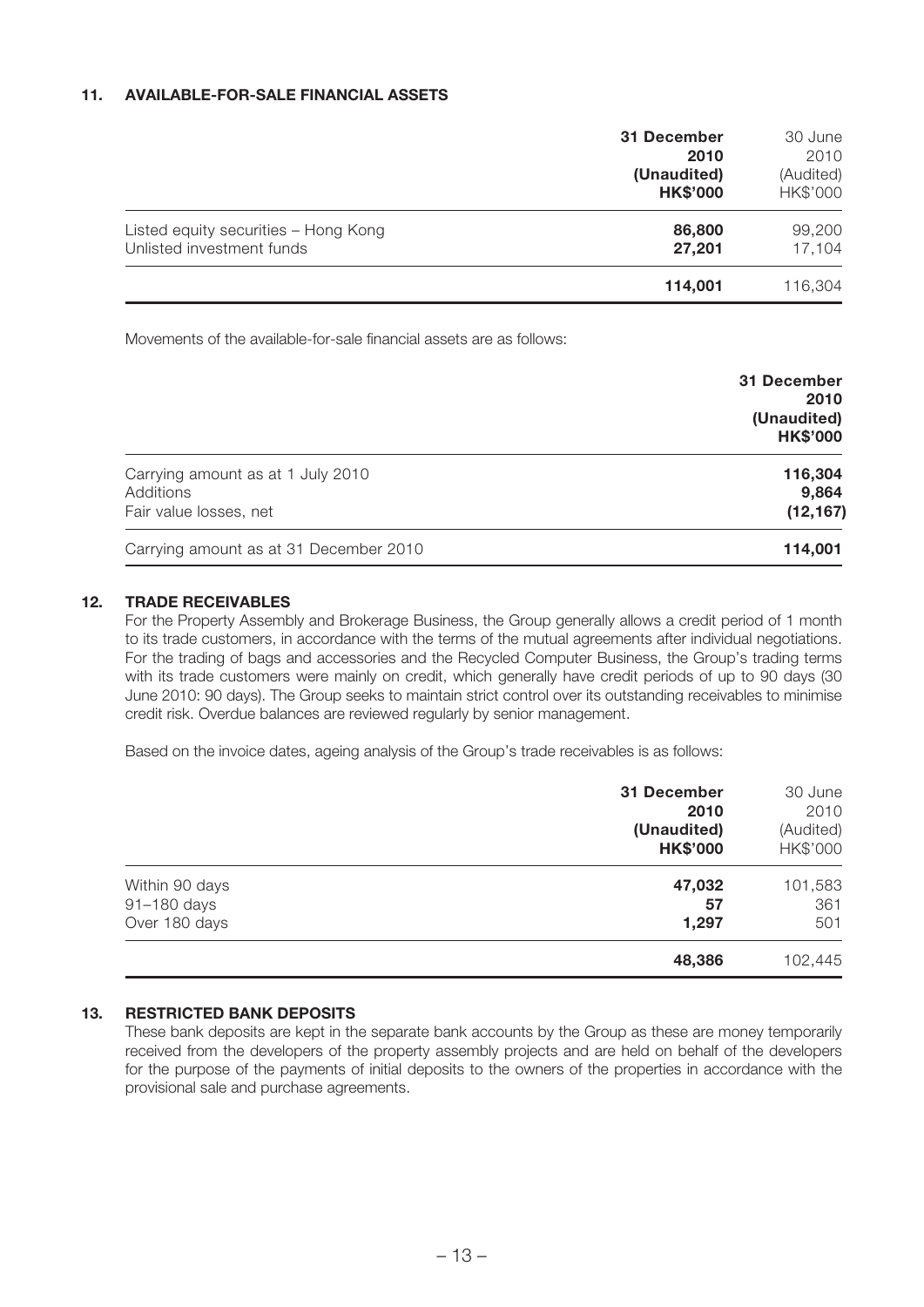#### **14. SHARE CAPITAL**

|                                                                      | Number of shares | (Unaudited)<br><b>HK\$'000</b> |
|----------------------------------------------------------------------|------------------|--------------------------------|
| <b>Authorised</b><br>10,000,000,000 ordinary shares of HK\$0.01 each | 10,000,000,000   | 100,000                        |
| <b>Issued and fully paid</b>                                         |                  |                                |
| At 1 July 2010                                                       | 2,928,500,000    | 29,285                         |
| Issue of shares                                                      | 300,000,000      | 3,000                          |
| At 31 December 2010                                                  | 3,228,500,000    | 32,285                         |

#### **15. DISPOSALS OF SUBSIDIARIES**

For the six months ended 31 December 2009, the Group's subsidiaries, FX International Limited, Multi Merchant Investments Limited and Solid Wealth Limited were disposed of. Details of the disposals and its impact on the consolidated cash flow statements were summarised as follows:

|                                                                               | <b>Six months</b>                                  |
|-------------------------------------------------------------------------------|----------------------------------------------------|
|                                                                               | ended<br><b>31 December</b><br>2009<br>(Unaudited) |
|                                                                               | <b>HK\$'000</b>                                    |
| Net liabilities disposed of:                                                  |                                                    |
| Cash and bank balances<br>Accrued expenses and other payables<br>Tax payables | $\mathbf{2}$<br>(463)<br>(322)                     |
| Total consideration                                                           | (783)<br>5                                         |
| Gain on disposals of subsidiaries (note 7)                                    | 788                                                |

Cash inflow on disposals:

|                                                                                          | <b>Six months</b><br>ended<br>31 December<br>2009<br>(Unaudited)<br><b>HK\$'000</b> |
|------------------------------------------------------------------------------------------|-------------------------------------------------------------------------------------|
| Sale consideration settled in cash<br>Cash and cash equivalents in a subsidiary disposed | 5<br>(2)                                                                            |
| Cash inflow on disposals                                                                 | 3                                                                                   |

There were no disposals of subsidiaries during the six months ended 31 December 2010.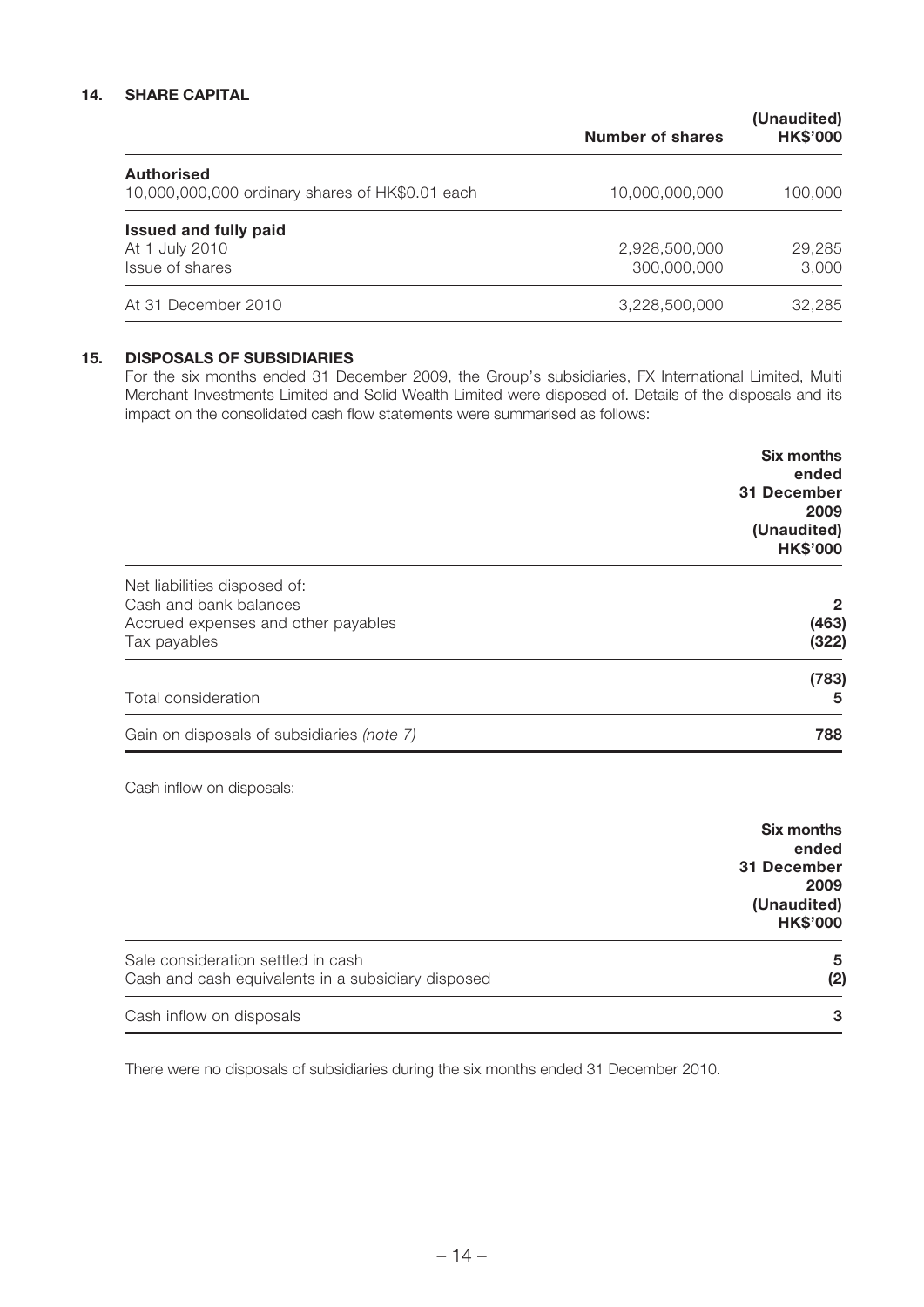#### **16. MATERIAL RELATED PARTY TRANSACTIONS**

The Group had the following material transactions with its related parties during the period:

|                                                                | Six months ended<br>31 December        |                                 |
|----------------------------------------------------------------|----------------------------------------|---------------------------------|
|                                                                | 2010<br>(Unaudited)<br><b>HK\$'000</b> | 2009<br>(Unaudited)<br>HK\$'000 |
| Rental expenses paid to a related company                      |                                        |                                 |
| owned by a director of a subsidiary of the Company             | 485                                    | 484                             |
| Rental expenses paid to a related company                      |                                        |                                 |
| owned by one of the directors of the Company                   | 534                                    | 310                             |
| Professional fees paid to a related company in                 |                                        |                                 |
| which one director of the Company is a partner                 | 466                                    |                                 |
| Printing services fees paid to a related company in            |                                        |                                 |
| which one director of the Company is a substantial shareholder | 404                                    | 140.                            |
|                                                                | 1,889                                  | 934                             |

These transactions were conducted at pre-determined prices in accordance with terms mutually agreed between the Group and these related parties. These transactions are conducted in the normal course of business.

Key management personnel compensation

|                                                  | <b>Six months ended</b><br>31 December |                                 |
|--------------------------------------------------|----------------------------------------|---------------------------------|
|                                                  | 2010<br>(Unaudited)<br><b>HK\$'000</b> | 2009<br>(Unaudited)<br>HK\$'000 |
| Salaries and allowances<br>Share options granted | 6,282<br>8,719                         | 5,000                           |
|                                                  | 15,001                                 | 5,000                           |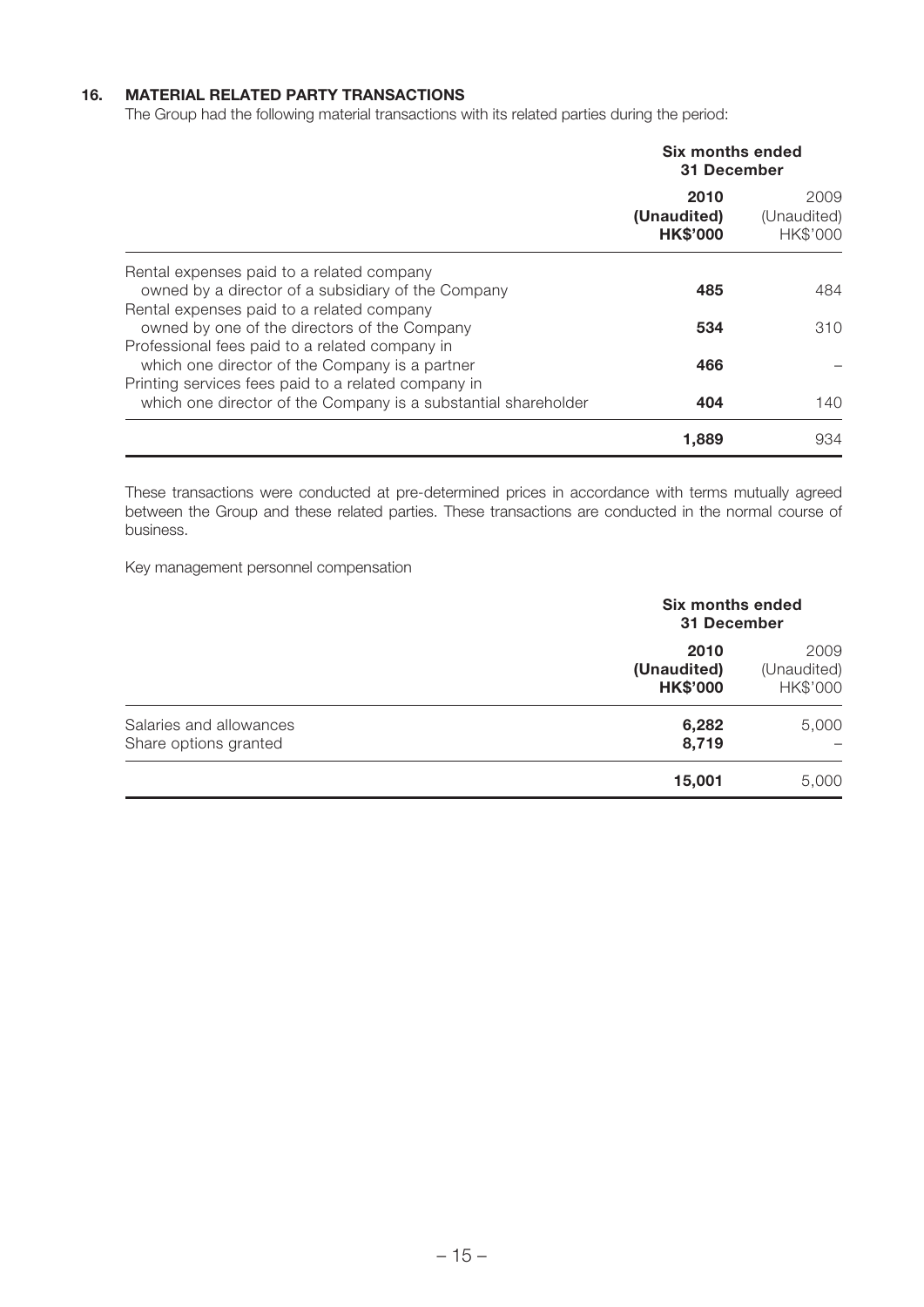### **INTERIM DIVIDEND**

The Board does not recommend the payment of an interim dividend for the six months ended 31 December 2010 (six months ended 31 December 2009: Nil).

# **MANAGEMENT DISCUSSION AND ANALYSIS**

The Group is principally engaged in provision of property brokerage services, carrying out schemes for property consolidation, assembly and redevelopment and property trading in Hong Kong, property development and trading of recycled computers. The Group has suspended the business of trading of recycled computers from 1 September 2009.

The Group is currently engaged in property assembly schemes for approximately 260 redevelopment projects in Hong Kong. Those engaged projects are all residential and commercial properties which are located in Hong Kong Island and Kowloon.

### **FINANCIAL REVIEW**

For the six months ended 31 December 2010, the Group has recorded a turnover of HK\$178,645,000 (six months ended 31 December 2009: approximately HK\$130,541,000), representing an increase of 37%. Turnover from the Property Assembly and Brokerage Business for the six months ended 31 December 2010 was approximately HK\$178,645,000, representing an increase of approximately 39% (six months ended 31 December 2009: approximately HK\$128,418,000). The increase in turnover was due to an increase in turnover from the Property Assembly and Brokerage Business.

Operating profit for the Property Assembly and Brokerage Business was approximately HK\$70,483,000 which was increased by approximately 13% compared with that of approximately HK\$62,439,000 for the corresponding period last year. Profit for the period attributable to the owner of the Company was HK\$46,817,000 (six months ended 31 December 2009: approximately HK\$50,740,000).

# **LIQUIDITY, FINANCIAL RESOURCES AND CAPITAL STRUCTURE**

As at 31 December 2010, the Group has net current assets of approximately HK\$964,323,000 (30 June 2010: approximately HK\$380,220,000), including cash and bank balances of approximately HK\$498,459,000 (30 June 2010: approximately HK\$231,842,000).

The gearing ratio was 11.41% as at 31 December 2010 (30 June 2010: 0.07%). The gearing ratio is derived by dividing the total of bank overdraft, loans and finance lease liabilities by total assets. The gearing ratio remained relatively stable in the financial period under review compared to 30 June 2010.

During the six months ended 31 December 2010, the Group financed its operations with its own working capital and borrowings. As at 31 December 2010, total unsecured and secured bank borrowings of the Group amounted to approximately HK\$199,663,000 (30 June 2010: HK\$389,000), which are repayable with a period of not exceeding 5 years. Total other borrowings of the Group amounted to HK\$550,000 (30 June 2010: HK\$453,000), which are also repayable within a period of not exceeding 5 years.

On 27 October and 5 November 2010, the Company, by way of top-up placement, alloted two lots of 150,000,000 shares respectively to institutional investors who are third parties independent of the Company and its connected persons. Following the top-up placement, the total issued share capital of the Company is enlarged to 3,228,500,000 shares.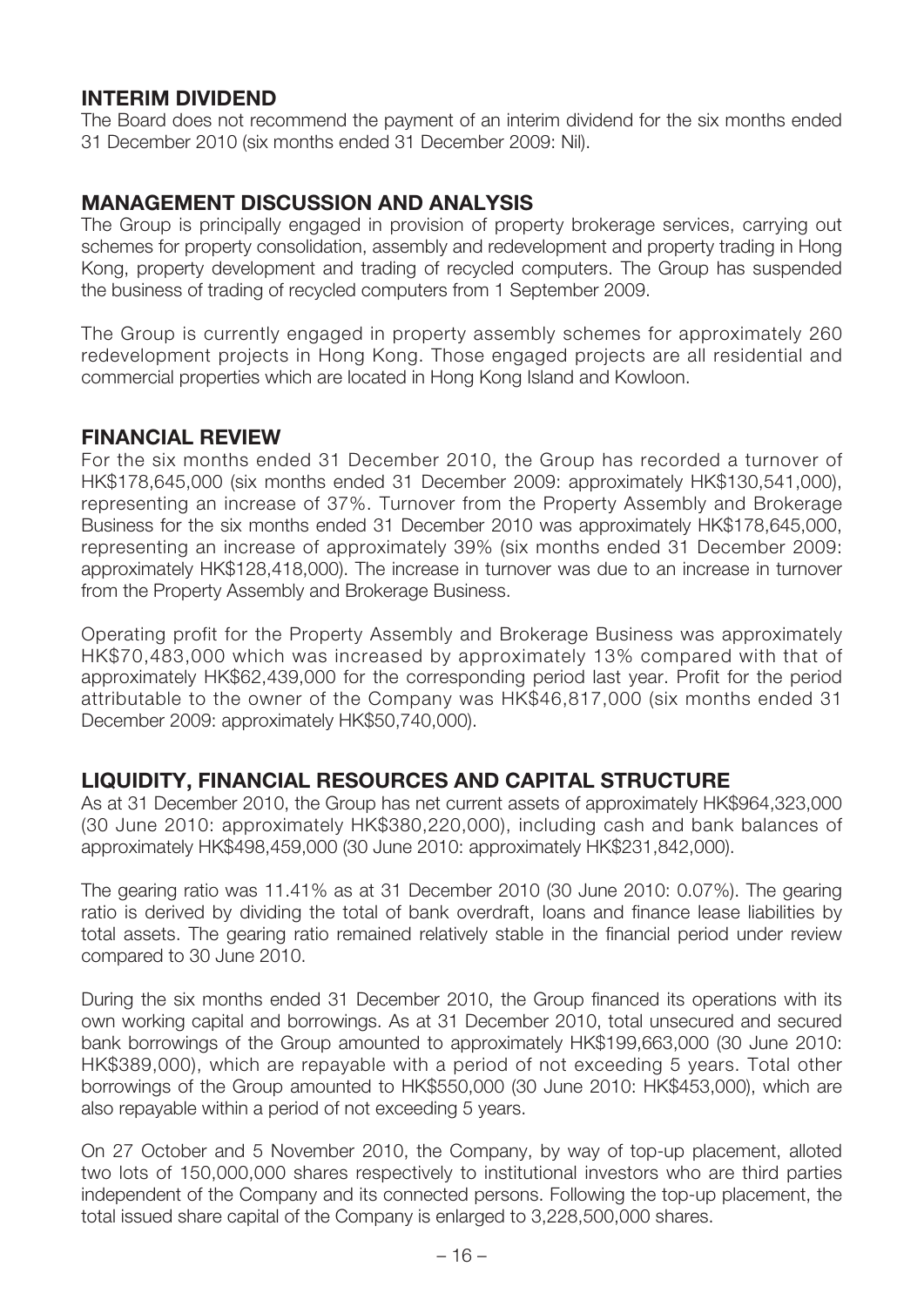### **SIGNIFICANT INVESTMENT HELD, MATERIAL ACQUISITIONS OR DISPOSALS OF SUBSIDIARIES AND AFFILIATED COMPANIES, AND FUTURE PLANS FOR MATERIAL INVESTMENTS OR CAPITAL ASSETS**

Save for those disclosed in this interim results, there were no significant investment held, material acquisitions or disposals of subsidiaries and affiliated companies during the six months ended 31 December 2010 and there is no plan for material investments or capital assets as at the date of this interim results.

### **PLEDGE OF ASSETS**

As at 31 December 2010, properties under development of the Group with a carrying value of approximately HK\$350,426,000 (30 June 2010: Nil) were pledged to secure banking facilities for the Group.

### **LEASE AND CONTRACTED COMMITMENTS**

The Group leases certain of its office premises under non-cancellable operating lease arrangements with lease terms ranging from one to three years.

At 31 December 2010, the Group had total future minimum lease payments in respect of noncancellable operating leases falling due as follows:

|                                                                                            | 31 December<br>2010<br>(Unaudited)<br><b>HK\$'000</b> | 30 June<br>2010<br>(Audited)<br>HK\$'000 |
|--------------------------------------------------------------------------------------------|-------------------------------------------------------|------------------------------------------|
| Land and buildings expiring:<br>Within one year<br>In the second to fifth years, inclusive | 3,100<br>2,273                                        | 1,560<br>906                             |
|                                                                                            | 5,373                                                 | 2,446                                    |

Save for the above commitment, as at 31 December 2010, neither the Group nor the Company had any other significant commitments.

### **FOREIGN EXCHANGE EXPOSURE**

The Group's income and expenditure during the six months ended 31 December 2010 were denominated in HK dollars ("HK\$"), and most of the assets and liabilities as at 31 December 2010 were denominated in United States dollars ("US\$") and HK\$. Accordingly, the Board is of the view that, to certain extent, the Group is exposed to foreign currency exchange risk. For the US\$ foreign exchange exposure, the Board believes the exposure is small as the exchange rate of US\$ to HK\$ is comparatively stable. During the period under review, no hedging transaction or arrangement was made.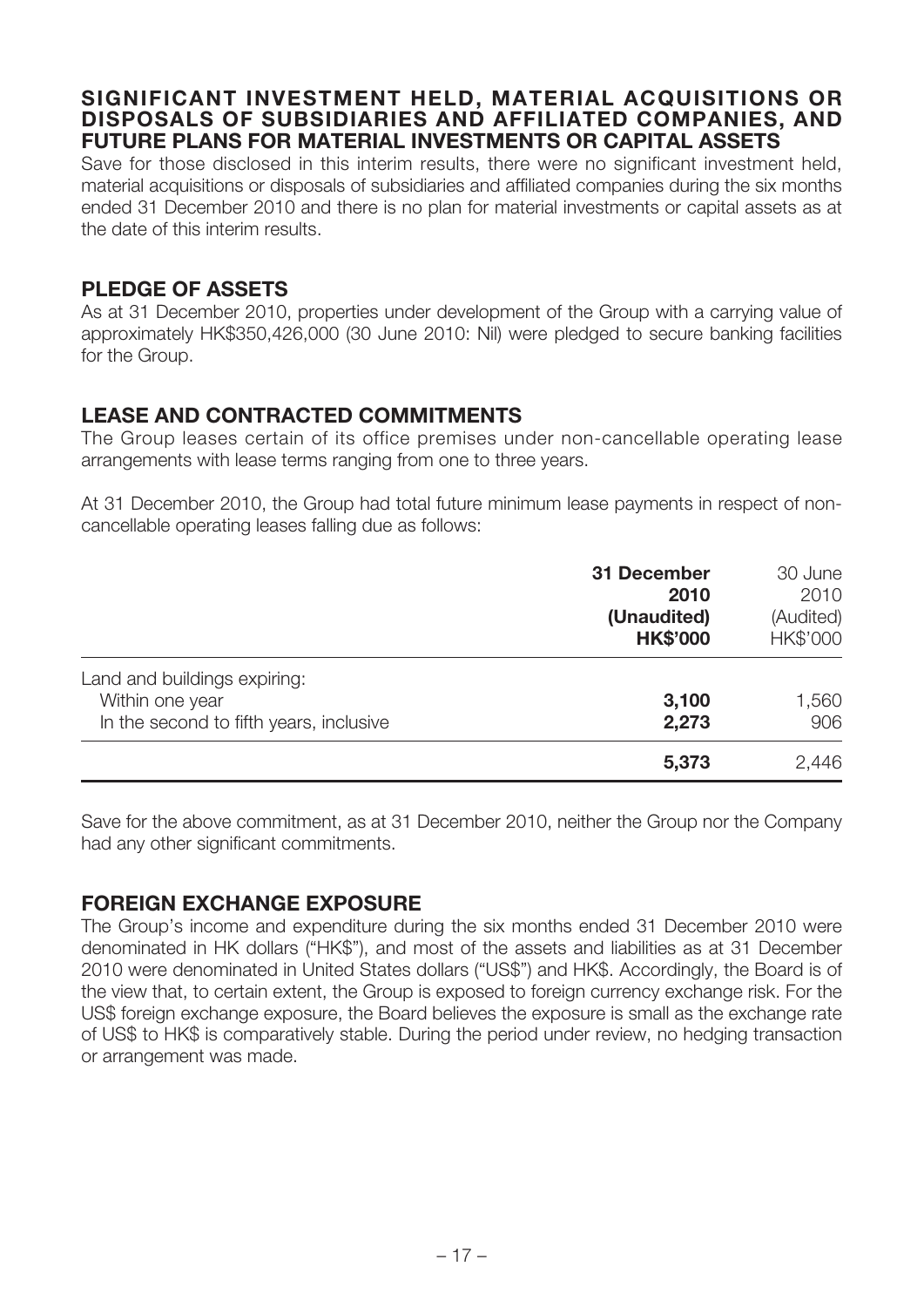# **TREASURY POLICIES**

The Group adopts a conservative approach towards its treasury policies. The Group strives to reduce exposure to credit risk by performing ongoing credit evaluations of the financial conditions of its customers. To manage liquidity risk, the Board closely monitors the Group's liquidity position to ensure that the liquidity structure of the Group's assets, liabilities and commitments can meet its funding requirements.

### **SEGMENT INFORMATION**

The analysis of the principal activities of the operations of the Group are set out in note 3 to the unaudited condensed financial statements of this interim result.

### **EMPLOYEES AND REMUNERATION POLICIES**

As at 31 December 2010, the Group had 213 (30 June 2010: 192) employees, including Directors. Total staff costs (including Directors' emoluments) were approximately HK\$88,292,000 for the six months ended 31 December 2010 as compared to approximately HK\$25,128,000 for the six months ended 31 December 2009. Remuneration is determined with reference to market terms and the performance, qualification and experience of individual employee. Year-end bonus based on individual performance will be paid to employees as recognition of and reward for their contributions. Other benefits include contributions to statutory mandatory provident fund scheme to its employees in Hong Kong and share option scheme.

# **BUSINESS REVIEW**

#### **Property Assembly and Brokerage Business**

Having benefited from the overall improvement in both the global and Hong Kong economies, the consumer sentiment continued to grow and the developers are more aggressive in increasing their land reserve in urban area by acquisition of old buildings for redevelopment. The increase in revenue for the six months ended 31 December 2010 was mainly attributable to the increase in number or size of the property assembly project completed. For the six months ended 31 December 2010, the Group has completed 7 assembly projects, which are mainly located in the densely populated areas in Hong Kong Island and Kowloon, such as Causeway Bay, Shau Kei Wan, Ho Man Tin and Sham Shui Po etc., with the total contract sum and the total gross profit for the six months ended 31 December 2010 of approximately HK\$4,528,000,000 and approximately HK\$95,200,000 respectively.

As at 31 December 2010, the Group had approximately 260 property assembly projects in progress with a total site area of approximately 2,700,000 square feet. Among those projects in progress, approximately 110 projects are located in Hong Kong Island, mainly in the Mid–Levels, Sheung Wan, Causeway Bay, Western District, Shau Kei Wan, Quarry Bay and Aberdeen, etc.. Approximately 150 projects are located in Kowloon, mainly in Tsim Sha Tsui, Sham Shui Po, Mong Kok, Tai Kok Tsui, Ho Man Tin, To Kwa Wan and Kowloon City, etc..

#### **Property Development Business**

The first residential project of the Group at Nos. 18 Junction Road in Kowloon City, which the Group has 30% equity interests, has a site areas of approximately 10,200 square feet and a gross floor area of approximately 91,800 square feet and is intended to be developed into a composite residential/ commercial building. The project is currently in the process of application for compulsory sales for the remaining outstanding units and an formal application has been submitted in November 2010.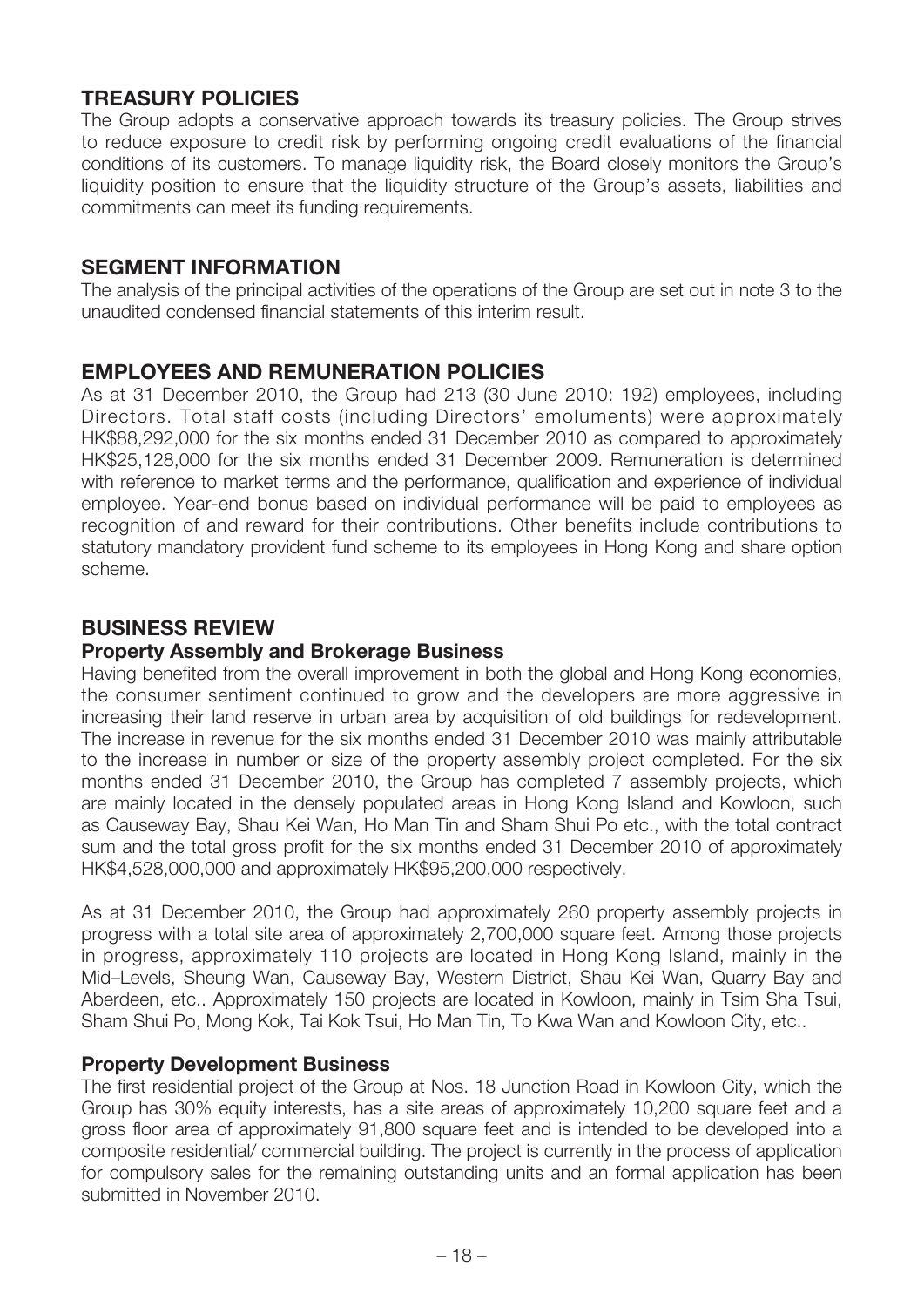In respect of the other residential project at Nos. 142-154 Carpenter Road in Kowloon City, it has a site area of approximately 9,100 square feet and a gross floor area of approximately 82,000 square feet. The Group decided to hold 100% equity interest and is intended to develop it into a composite residential/commercial building. The Group has acquired more than 90% of the properties of the project and is in the course of preparing the application for compulsory sales for the remaining outstanding units. Both development projects are conducted progressively as planned.

#### **Other Business**

The business of trading of recycled computers was suspended since 1 September 2009. Therefore, there was no contribution to the Group's turnover for the six months ended 31 December 2010. The Group would consider to terminate this business in order to focus on the core business of the Group.

### **PROSPECTS**

Prosperity of property market and the favourable change in legislation fostered the increasing need of urban renewal, which create favorable business environment to the Group. The market demand for residential projects remains strong and the property developers are aggressive in building up their land reserve to cater for future demand. During the period, the government has imposed several regulatory measures on property transactions to suppress the property market, but no negative impacts on property market were seen, indicating a continual positive momentum of the property market in the near future. The Group will capture this opportunity by committing for more high-quality property assembly projects, in order to deliver the best return to its shareholders.

The government lowered the compulsory auction sales threshold of old building from 90% to 80% since 1 April 2010, such that developer who owns 80% of the properties can apply for compulsory sale. Furthermore, different sectors of Hong Kong community also show recognition and support toward the urban redevelopment projects to revitalize the amenities in the old community. The new enactment and those support would greatly facilitate private sector participation in urban renewal and can shorten the acquisition time required for the Group's projects.

In view of the strong market demand for residential project and the support of community and government toward urban redevelopment, the Group will continue to explore new investment opportunities on property development projects for urban renewal with an objective to create greater revenue contribution to the Group in the future.

#### **TRANSFER OF LISTING OF THE SHARES FROM GEM TO THE MAIN BOARD OF THE STOCK EXCHANGE OF HONG KONG LIMITED**

On 15 October 2010, an application was made by the Company to the Stock Exchange for the transfer of listing of the Shares from GEM to the Main Board of the Stock Exchange (the "Main Board") (the "Transfer"). The Company has applied for the listing of, and permission to deal in, (i) the 3,228,500,000 Shares in issue; (ii) the 16,800,000 Shares which may fall to be issued pursuant to the exercise of the outstanding options which were granted under the Share Option Scheme; and (iii) the 307,850,000 Shares which may fall to be issued pursuant to the exercise of additional options which may be granted during the remaining term of the Share Option Scheme, on the Main Board by way of transfer of listing from GEM to the Main Board. The approval-in-principle for the Transfer was granted by the Stock Exchange on 23 November 2010.

The last day of dealings in the Shares on GEM was 1 December 2010. Dealing in the Shares on the Main Board commenced at 9:30 a.m. on 2 December 2010.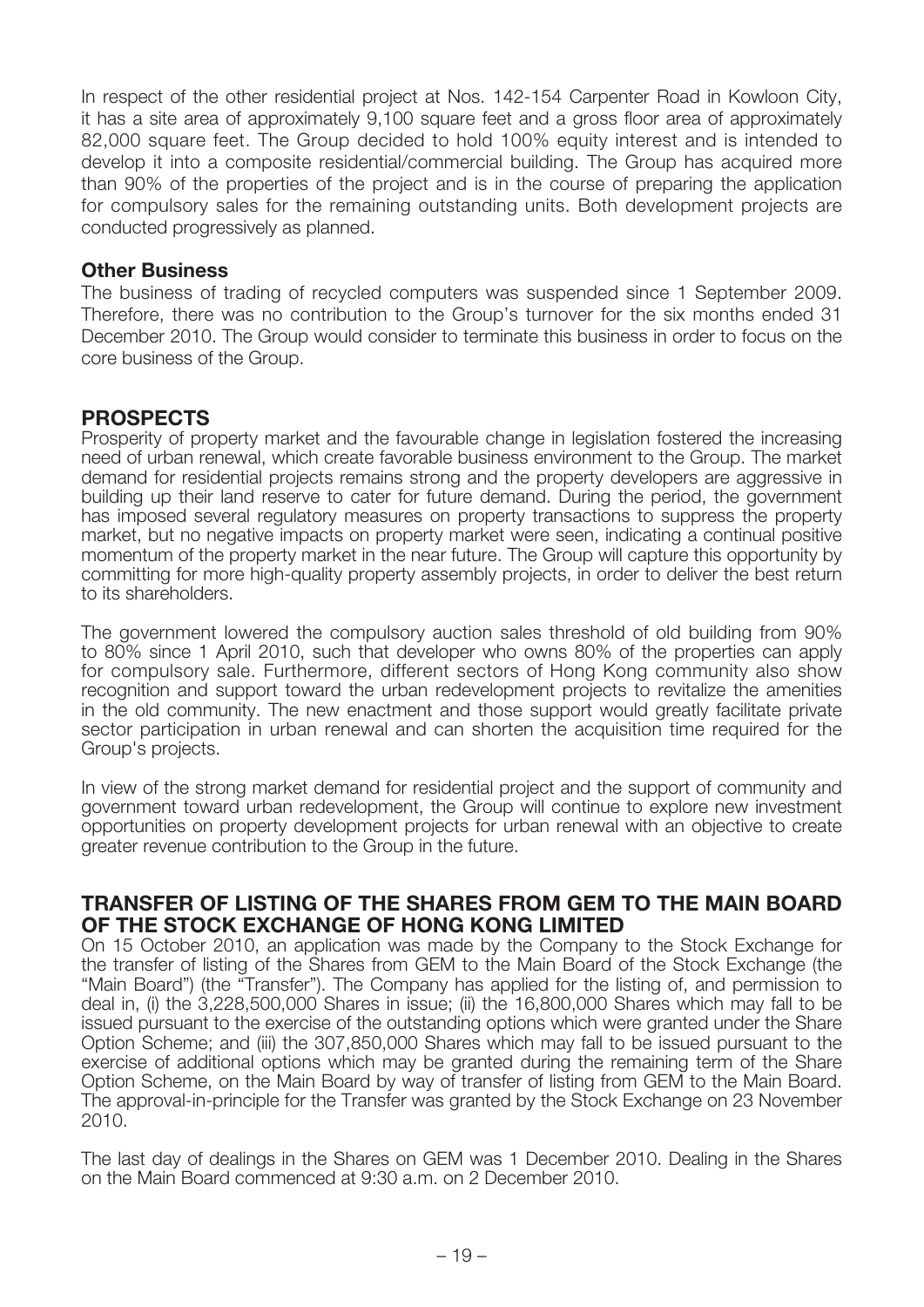# **CONNECTED PARTY TRANSACTIONS**

On 14 October 2010, the Company entered into a tenancy agreement with Flexwood Limited ("Flexwood") as landlord pursuant to which the Company will rent the office premises owned by Flexwood for a term of two year commencing from the 15 October 2010. Flexwood is an investment company wholly and beneficially owned by Mr. Pong Wai San, Wilson ("Mr. Pong"), the chief executive officer, an executive Director and also a substantial shareholder of the Company. Accordingly, Flexwood is a connected person to the Company as defined under the Rules Governing the Listing of Securities on GEM (the "GEM Listing Rules") and the transaction contemplated under the tenancy agreement constitutes a continuing connected transaction on the part of the Company under Chapter 20 of the GEM Listing Rules. A detail of the above continuing connected transaction has been set out in the Company's announcement dated 14 October 2010.

#### **MAJOR TRANSACTION Property Development Project**

On 30 July 2010, the wholly-owned subsidiaries of the Company (the "Purchaser(s)") and the vendors entered into the provisional sale and purchase agreements (the "Provisional Sale and Purchase Agreements") in relation to the acquisition of the majorities of the properties (the "Acquisition") for an aggregate cash consideration of HK\$208,346,900.

During the period from 30 July 2010 to 23 August 2010, after arm's length negotiations, the Purchaser(s) entered into the provisional sale and purchase agreements (the "154 Agreements") with the certain vendors (the "154 Vendors") in relation to the acquisition of the whole property located at No. 154 of Carpenter Road (the "154 Acquisition").

The Directors (including the independent non-executive Directors) consider that the terms of the Provisional Sale and Purchase Agreements and the 154 Agreements are fair and reasonable and are on normal commercial terms and are in the interests of the Company and the Shareholders as a whole.

The Board will redevelop the Properties after completion of the Acquisition and the 154 Acquisition (the "Redevelopment"). The Acquisition and the 154 Acquisition together with the Redevelopment (the "Project") constitutes a major transaction on the part of the Company under the GEM Listing Rules.

In lieu of holding a general meeting to approve the Project, written approvals on the Project have been obtained from each of the controlling shareholders of the Company who are in aggregate interested in 2,048,970,000 Shares, representing approximately 69.96% of the issued share capital of the Company as at 30 July 2010. Pursuant to Rule 19.44 of the GEM Listing Rules, the Company did not hold a general meeting to approve the Project.

A detail of the above major transaction has been set out in the Company's announcements dated 30 July 2010 and 23 August 2010 and the Company's circular dated 18 October 2010.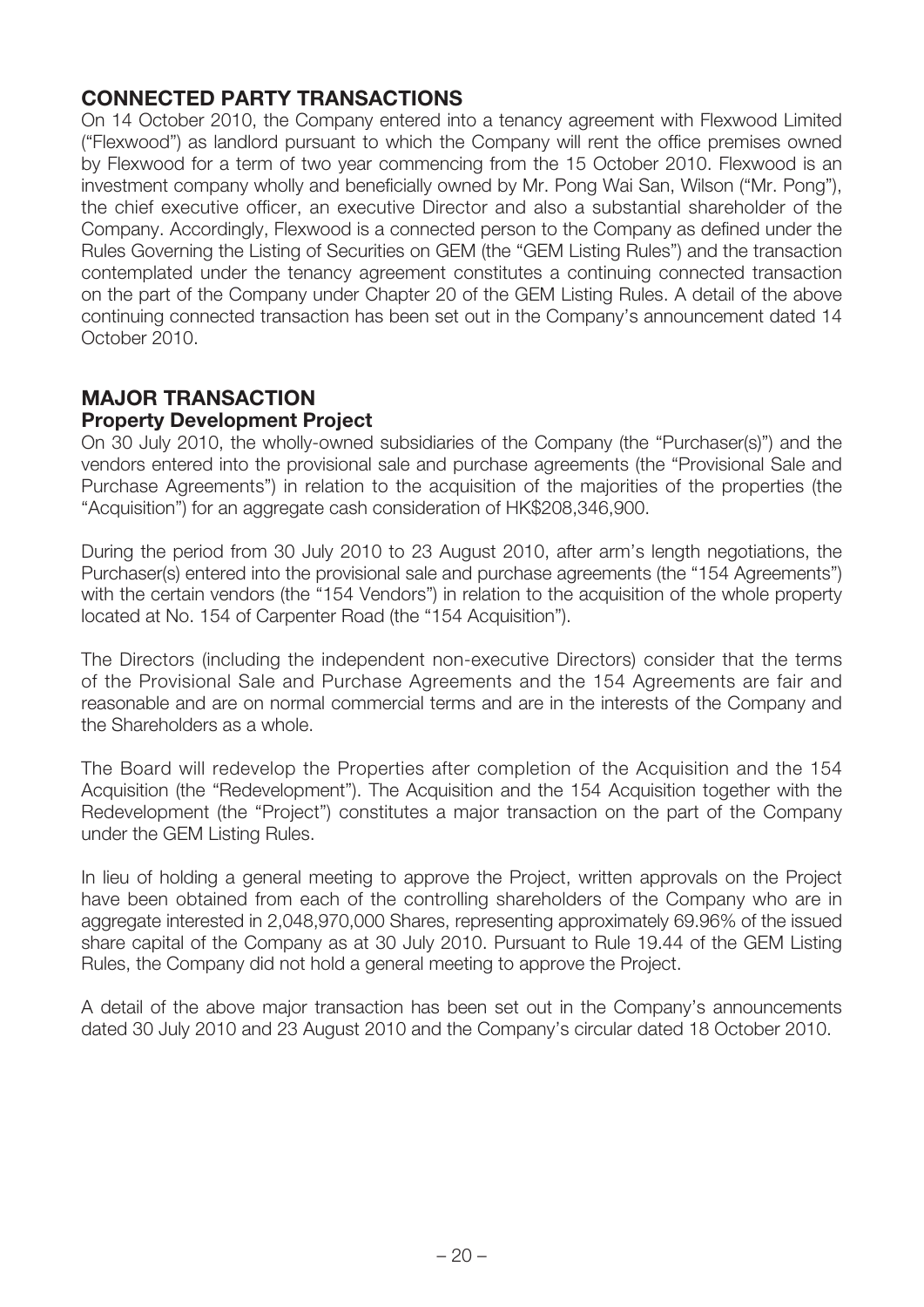### **PURCHASE, REDEMPTION OR SALE OF THE LISTED SECURITIES OF THE COMPANY**

On 27 October 2010 and 5 November 2010, 2 lots of 150,000,000 new shares were allotted and issued by the Company respectively pursuant to the top-up subscription agreements entered into on 21 October 2010 and 1 November 2010. Save as disclosed above, neither the Company nor any of its subsidiaries purchased, sold or redeemed any of the Company's listed securities during the Period.

### **CODE OF CONDUCT REGARDING SECURITIES TRANSACTIONS BY DIRECTORS**

The Company has adopted a code of conduct regarding securities transactions by Directors on terms no less exacting than the required standard of dealings set out in the Model Code as set out in the Appendix 10 of the Listing Rules. Having made specific enquiry of all Directors, the Company was not aware of any non-compliance with such required standard of dealings and its code of conduct regarding securities transactions by Directors throughout the six months ended 31 December 2010.

# **CORPORATE GOVERNANCE PRACTICES**

The Company has adopted the code provisions set out in the Code on Corporate Governance Practices (the "Code") as set out in Appendix 14 of the Listing Rules. The Company has complied with the code provisions set out in the Code throughout the six months ended 31 December 2010, except for the deviations that (i) Mr. Li Chi Chung, the non-executive Director, was appointed without specific term of service since no appointment letter has been entered into between Mr. Li and the Company but his appointment is subject to retirement by rotation and he will offer himself for re-election in accordance with the articles of association of the Company; and (ii) the post of Chairman has been vacant since the resignation of Mr. Pong on 5 February 2008. If candidate with suitable skill and experience is identified within or outside the Group, the Company will make necessary arrangement for the new appointment at appropriate time.

### **PRE-EMPTIVE RIGHTS**

There are no provisions for pre-emptive rights under the Company's articles of association, or the laws of the Cayman Islands, which would oblige the Company to offer new shares on a pro rata basis to existing shareholders.